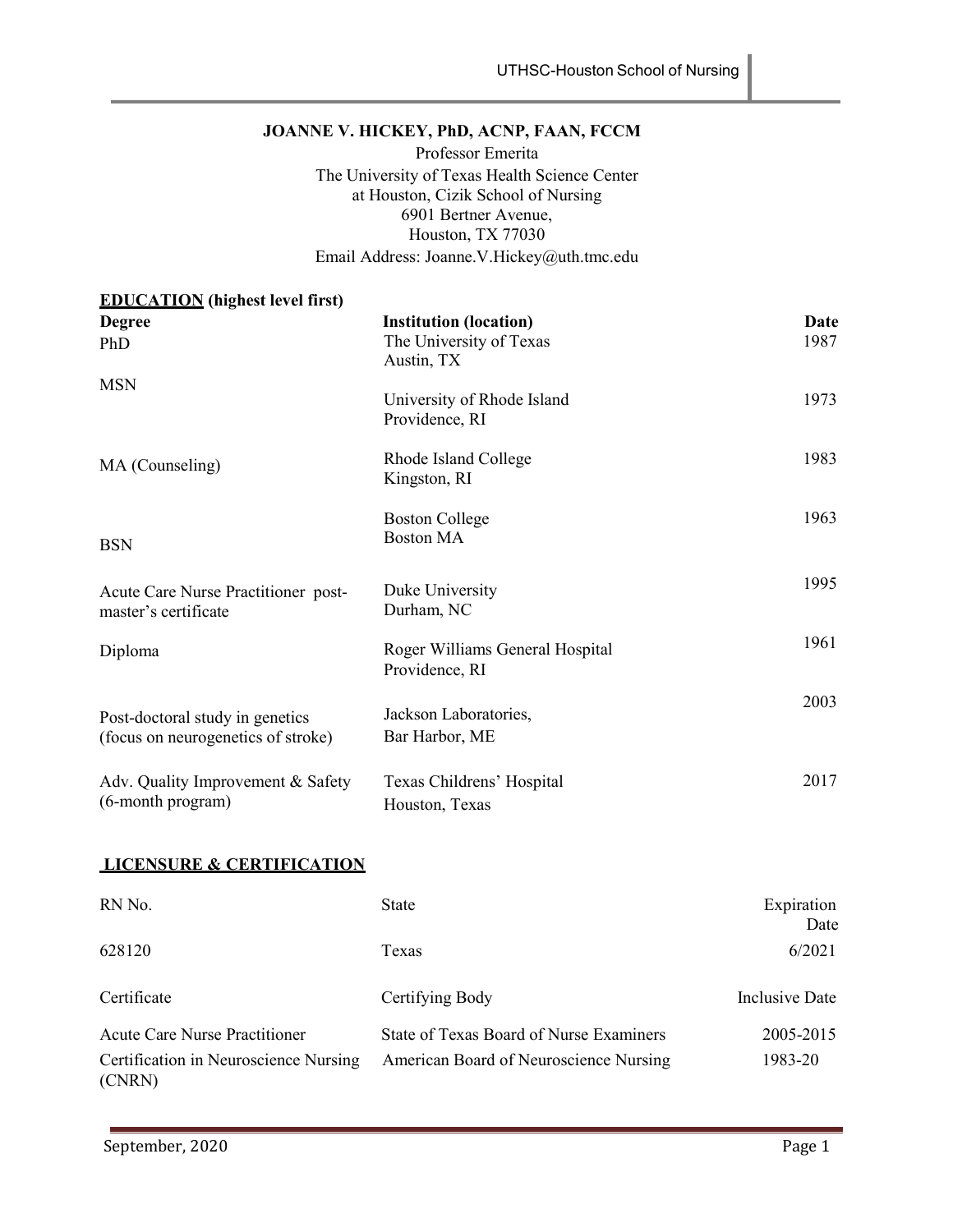|                                                                                                   | UTHSC-Houston School of Nursing                                                       |                           |
|---------------------------------------------------------------------------------------------------|---------------------------------------------------------------------------------------|---------------------------|
| <b>Acute Care Nurse Practitioner</b>                                                              | American Nurses Credentialing Center                                                  | 1996-2015                 |
| <b>PROFESSIONAL EXPERIENCE (past to current)</b>                                                  |                                                                                       |                           |
| Institution                                                                                       | Position title                                                                        | <b>Inclusive Dates</b>    |
| Duke University Medical Center,<br>Durham, NC                                                     | Assistant Professor Nursing & Attending Nurse,<br>Neuroscience Nursing                | 1991-1996                 |
| The University of Texas Health<br>Science Center at Houston, Medical<br>School,<br>Houston, TX    | Clinical Associate Professor of Neurology                                             | 1996-2002                 |
| The Methodist Hospital,<br>Houston, TX                                                            | Consultant on research and neuro practice issues                                      | 2002-2006                 |
| The University of Texas Health<br>Science Center at Houston, School of<br>Nursing,<br>Houston, TX | Division Head, Acute and Critical Care                                                | 2000-2006                 |
|                                                                                                   | Program Director, Acute Care Nurse Practitioner<br>Program                            | 2009-present<br>2000-2006 |
|                                                                                                   | Coordinator, Doctor of Nursing Practice<br>Program (DNP)                              | 2004-2018                 |
|                                                                                                   | Interim Assistant Dean and Department<br>Chairperson, Acute and Continuing Care Dept. | $3/2006 -$<br>10/2006     |
|                                                                                                   | Assistant Dean and Department Chairperson,<br>Acute and Continuing Care Dept.         | 10/2006-<br>12/2008       |
|                                                                                                   | Professor (tenured)                                                                   | 2003-2020                 |
|                                                                                                   | Professor Emerita                                                                     | 2020- present             |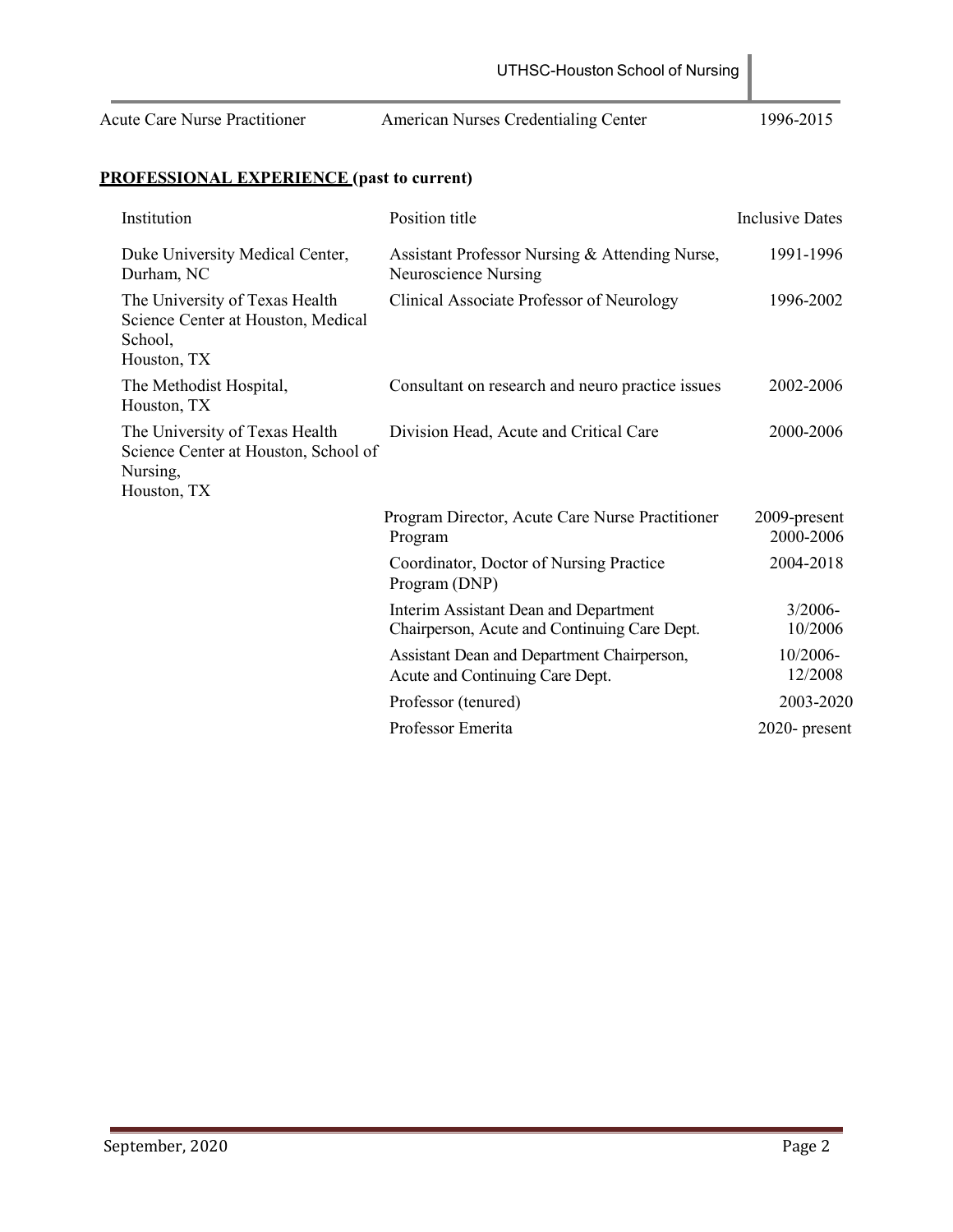# **HONORS & AWARDS (past to current)**

| Award                                                                                    | Awarding Organization                                                                                                            | Date      |
|------------------------------------------------------------------------------------------|----------------------------------------------------------------------------------------------------------------------------------|-----------|
| Fellow                                                                                   | American Academy of Nursing                                                                                                      | 1995      |
| <b>Excellence in Mentoring Award</b>                                                     | Department of Acute and Continuing Care Dept.,<br>The University of Texas Health Science Center at<br>Houston, School of Nursing | 2000      |
| Outstanding 20 Professional Nurses<br>Recognition                                        | Texas Nurses Association, District 9                                                                                             | 2000      |
| Fellow, (FCCM)                                                                           | American College of Critical Care Medicine                                                                                       | 2000      |
| Book of Year Award - for Advanced                                                        | American Journal of Nursing                                                                                                      | 2001      |
| American Nurses Credentialing<br>Center, ANCC President's Award                          | ANA Annual Meeting, Washington, DC                                                                                               | 2002      |
| Brandon-Hill Selected List of Printed<br>Nursing Books and Journals                      | Lippincott Williams & Wilkins Publishers                                                                                         | 2002      |
| Scurlock Nurse Scholar Award in                                                          | The Methodist Hospital, Houston, TX                                                                                              | 2003-2006 |
| Volunteer Leadership Award for the<br>Advancement of Certification                       | American Nurses Credentialing Center                                                                                             | 2004      |
| Outstanding Service Award,<br>Commission on Certification                                | American Nurses Credentialing Center                                                                                             | 2005      |
| Patricia L. Starck/ PARTNERS<br><b>Endowed Professorship in Nursing</b>                  | The University of Texas Health Science Center at<br>Houston, School of Nursing                                                   | 2007      |
| Nominated for the McGovern<br><b>Outstanding Teacher Award</b>                           | Students at The University of Texas Health<br>Science Center at Houston, School of Nursing                                       | 2007      |
| Distinguished Achievement Award,                                                         | University of Rhode Island, College of Nursing                                                                                   | 2008      |
| Honorary Membership Award for<br>outstanding contribution to<br>neuroscience nursing and | American Association of Neuroscience Nurses annual<br>meeting and 40 <sup>th</sup> Anniversary celebration                       | 2008      |
| Nominated for the McGovern<br><b>Outstanding Teacher Award</b>                           | Students at The University of Texas Health<br>Science Center at Houston, School of Nursing                                       | 2009      |
| <b>Excellence in Education Award</b>                                                     | Zeta Pi Chapter, Sigma Theta Tau International                                                                                   | 2010      |
| Nominated for the McGovern<br><b>Outstanding Teacher Award</b>                           | Students at The University of Texas Health<br>Science Center at Houston, School of Nursing                                       | 2010      |
| Nominated for the McGovern<br><b>Outstanding Teaching Award</b>                          | Students at the University of Texas Health<br>Science Center at Houston, School of Nursing                                       | 2012      |
| Nominated for the McGovern<br><b>Outstanding Teaching Award</b>                          | Students at the University of Texas Health<br>Science Center at Houston, School of Nursing                                       | 2014      |
| <b>Regents Outstanding Teacher Award</b>                                                 | Board of Regents UT System<br>Austin, TX                                                                                         | 2014      |
| Nominated for the McGovern                                                               | Students at the University of Texas Health                                                                                       | 2015      |
| Fulbright Scholar (Specialist)                                                           | US Dept. of State's Bureau of Education                                                                                          | $2015 -$  |
|                                                                                          | <b>Cultural Affairs</b>                                                                                                          | 2020      |
|                                                                                          | Journal of Neuroscience Nursing<br>American Association of Neuroscience Nurses                                                   | 2020      |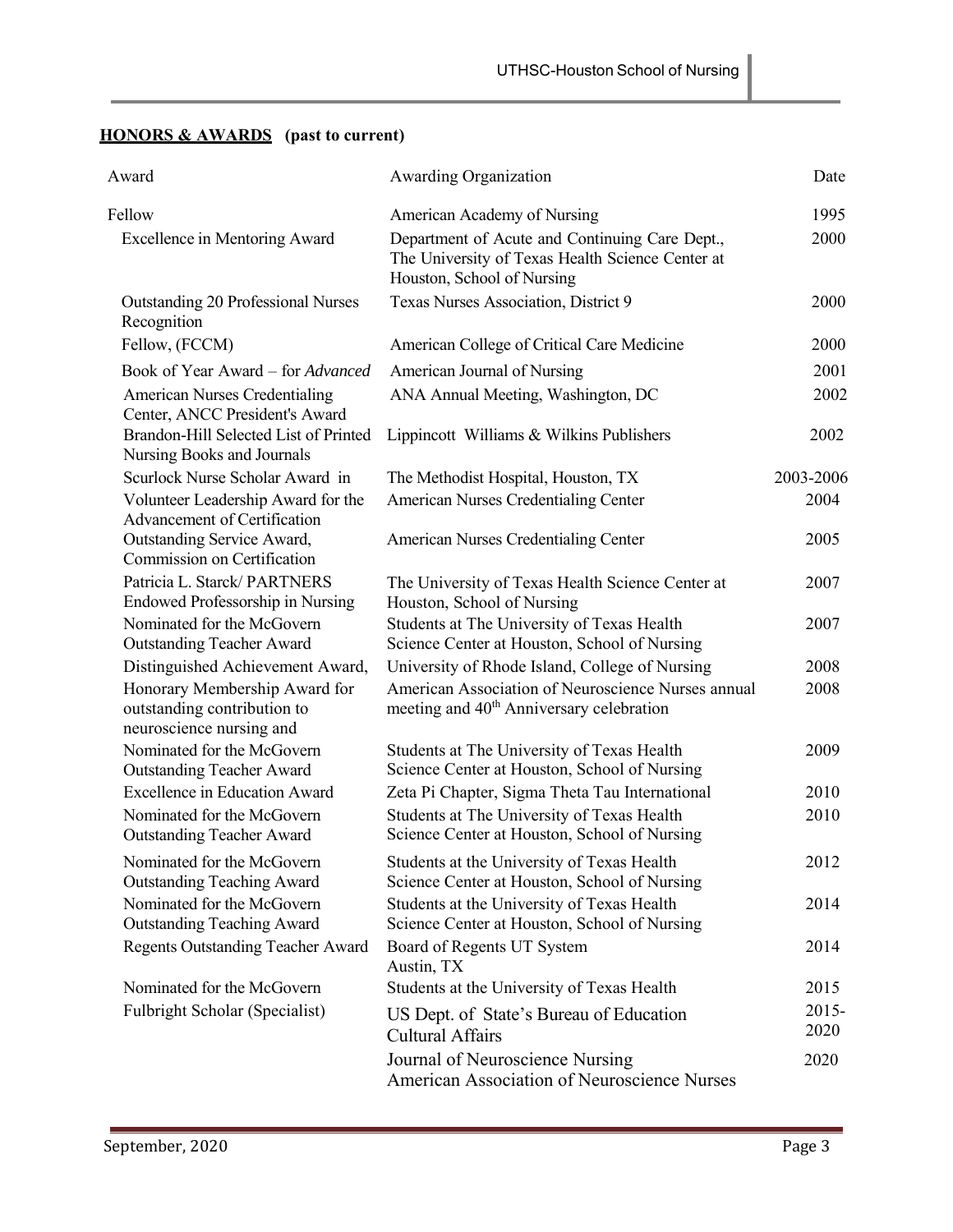## **GRANTS**

# **Research Grants (past to current)**

Blood Pressure and Heart Rate Variability for Exercise Decision Making in Stroke Rehabilitation. Rhone- Poulenc Rorer Award/Rehabilitation Nurses Foundation, J. V. Hickey, \$17,149. 2000.

Factors influencing the Effectiveness of Weaning from Mechanical Ventilation, Houston Endowment, M. Baun, \$3,100. 2000.

24-Hour Blood Pressure Patterns in Stroke Patients. Houston Endowment Foundation, J. V. Hickey. \$ 3,220,

2000.

# **Educational Grants (past to current)**

Ed Rachal Foundation . J. V. Hickey (\$20,000). 2016

Ed Rachal Foundation J. V. Hickey (\$30,000), 2015

End-of-Life Decision Making in the Neuroscience ICU: the Nurses' Experience, St. Luke's Episcopal Hospital, Nursing Research Committee, J. V. Hickey, (\$2,700), 2003.

LERR ENTER (Enrich Nursing through Exceptional Recruitment) Program (Costner Critical Care), J. V.

Hickey, (\$102,195), 2007.

LERR ENTER (Enrich Nursing through Exceptional Recruitment) Program (Drake Education), J. V. Hickey,

(\$103,543), 2007.

Jonas Scholar Leadership Award (2 students) J. V. Hickey (\$15,000) April, 2012

Jonas Scholar Leadership Award (1 student) J. V. Hickey (\$10,000) April, 2012.

Texas Higher Education Coordinating Board. BSN to DNP Nurse Practitioner Program. 2018. Approval to offer program request.

## **PUBLICATIONS**

## **Peer Reviewed Publications (current to past - APA format, indicate if invited)**

Giardino, E. R., **& Hickey, J. V**. (in press). Doctor of Nursing Practice students" Perceptions of professional change through the DNP *Journal of Professional Nursing***.** 

**Hickey, J. V**., Duffy, L., Hinkle, J., Prendergast, V., Rhudy, L., Sullivan, & Villanueva (in alphabetical order). (2019). Scholarship in neuroscience nursing. *Journal of Neuroscience Nursing,* 51(5), 243-248.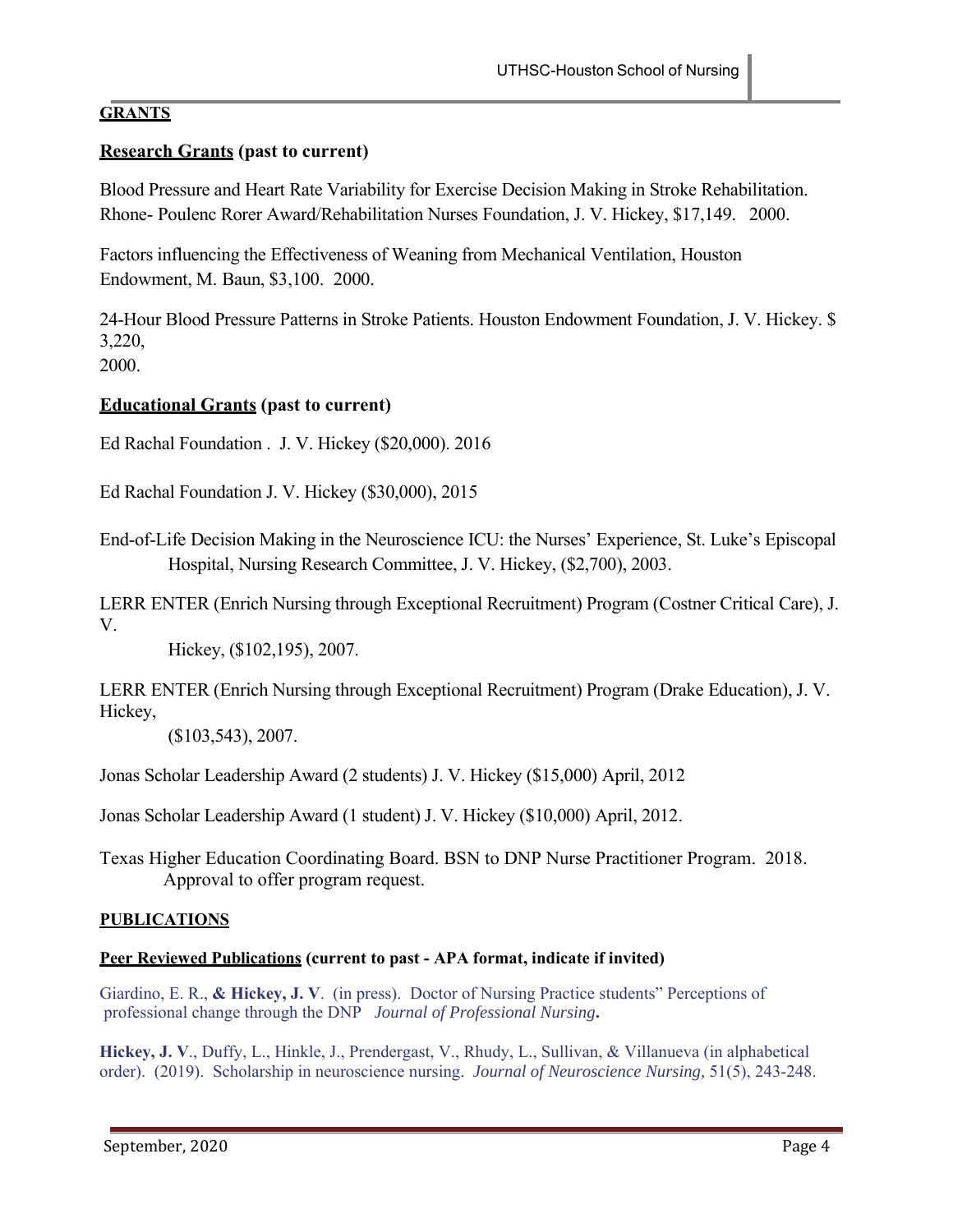**Hickey, J. V**., & Giardino, E. R. (2019). Role of nurse in quality improvement and patient safety. *Journal of Neurological and Neurosurgical Nursing, 8*(1), 30-36.

Deng, F., & **Hickey, J. V**. (2015). Anesthesia information management systems: An underutilized tool for outcomes research. *AANA Journal, 83*(3), 189-195.

**Hickey, J. V**., Koithan, M., Unruh, L. R., & Lundmark, V. A. (2014). Funding big research with small money. *JONA, 44*(6), 309-311.

**Hickey, J. V**., Unruh, L. R., Newhouse, R. P. Koithan, M., Johantgen, M. E., Hughes, R. G., Haller, K. B., Lundmark, V. A. (2014). Credentialing: The need for a national research agenda. *Nursing Outlook, 62*, 119-127.

Griffin, L. J., & **Hickey, J. V**. (2013). Considerations and strategies for educating stroke patients with neurological deficits. *Journal of Nursing Education and Practice, 3*(8), 125-137.

Lundmark, V., **Hickey, J**., Haller, K., Hughes, R., Johantgen, M., Koithan, M., Newhouse, R., & Unruh, L. (2012). *A national agenda for credentialing research in nursing* (ANCC Credentialing Research Report). Silver Spring, MD: American Nurses Credentialing Center. Published on ANCC website; to be posted 7/2012.

Hinkle, J., Sullivan, C., Villanueva, & **Hickey, J**. (2012). Integrating the Institute of Medicine Future of Nursing Report into the American Association of Neuroscience Nurses Strategic Plan. *Journal of Neuroscience Nursing 44*(3), 164-167.

Cohen, M. Z., **Hickey, J. V**., & Upchurch, S. (2009). Faculty workload calculation. *Nursing Outlook, 57*(1), 50-59.

**Hickey, J. V**., Olson, D. M., & Turner, D. A. (2009). Intracranial pressure waveform analysis during rest and suction. *Biological Research for Nursing*. *11*(2), 174-186.

Lundmark, V. A., & **Hickey, J. V**. (2007). The Magnet recognition program: Developing a national magnet research agenda. J*ournal of Nursing Care Quality, 22*(3), 195-198.

Calvin, A. O., Kite-Powell, D. M., & **Hickey, J. V**. (2007). The neuroscience ICU nurse's perceptions about end-of-life care. *Journal of Neuroscience Nursing. 39*(3), 143-150.

Fuselier, E. F., & **Hickey, J. V**. (2006). The DNP degree: Preparing Texas nurse practitioners for the future of healthcare. *Advance Magazine, 4*(26), 30-31.

Lundmark, V. A., & **Hickey, J. V.** (2006). The magnet recognition program: Understanding the appraisal process. *Journal of Nursing Care Quality, 21*(4), 290-294.

Livesay, S., Gilliam, A., Mokracek, M., Sebastian, S. V., **& Hickey, J. V**. (2005). Nurses' perceptions of open visiting hours in the neuroscience intensive care unit. *Journal of Nursing Care Quality* 20(2), 182-189.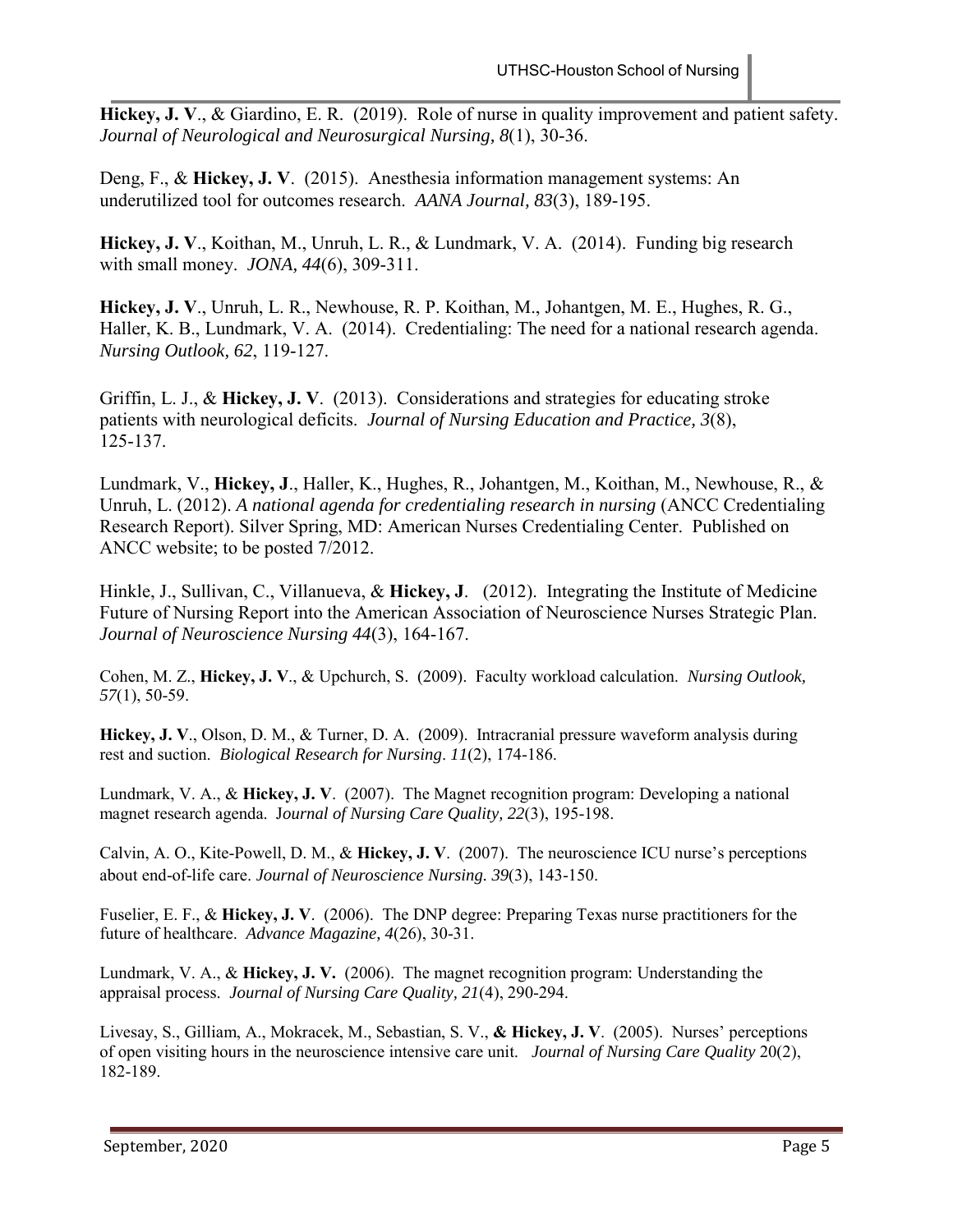**Hickey, J. V.** (2004). Commentary on: Perceptions of MS patients about their illness. *Evidence Based Nursing*, 7(4), 124.

Armstrong, T. S., Cohen, M. Z., Eriksen, L. R., & **Hickey, J. V**. (2004). Symptom clusters in oncology patients and implications for symptom research in people with primary brain tumors. *Journal of Nursing Scholarship, 36*(3), 197-206.

Sebastian, S. V., Styron, S. L., Reize, S. N., Houston, S., Luquire, R., & **Hickey, J. V**. (2003). Resiliency of accomplished critical care nurses in a natural disaster. *Critical Care Nurse, 23*(5), 24-36.

**Hickey, J. V**., Salmeron, E., & Lai, J. (2002). Blood pressure fluctuation in ischemic stroke patients. *Critical Care Nursing Quarterly, 12* (1), 1-12.

**Hickey, J. V**. (2001). Commentary on: Patients in stroke units have better outcomes, but receive less personal nursing care. *Evidence Based Nursing, 4*, 128.

**Hickey, J. V.** (2000). Perspective on certification standards for advanced practice psychiatric nursing. *Perspectives in Psychiatric Care, 36*(6), 33-5.

Wright, L., **Hickey, J. V**, Buckwalter, Kelchi, T., & K. C., Hendrix, S. A. (1999). Emotional and physical health of spouse caregivers of persons with Alzheimer's disease and stroke. *Journal of Advanced Nursing, 30*(3), 552-63.

Christou, I., **Hickey, J.,** Felberg, R., Demchuk, A., Bratina, P., Malkoff, M., & Grotta, J. (1999). Admission to the stroke Unit: Outcomes and costs. *Annals of Neurology, 4*6(3), 508.

**Hickey, J. V**. & Grotta, J. C. (1999). What is the role of stroke units in overall care? *Disease Management and Health Outcomes, 6*(4), 1-10.

**Hickey, J. V.,** & Minton, M. (1999). Neuroscience nursing practice in a new millennium. *Nursing Clinics of North America, 34*(3), 541-54.

Minton, M., & **Hickey, J. V**. (1999). Key concepts of neuroanatomy and neurophysiology.. *Nursing Clinics of North America, 34*(3), 555-72.

Wright, L., **Hickey, J. V**., & Buckwalter, K., C, Kelchi, T, & Hendrix, S. A. (1998). Spousal interactions in Alzheimer's disease and stroke caregiving: Relationship to care recipients' functional abilities and physical and emotional health. *Journal of the American Psychiatric Nurses Association, 4*(6), 169-81.

**Hickey**, J. V. (1997), Critique of M. N. Wicks, E. J. Milstead, M. Cetingok, & D. K. Hathaway. Subjective burden and quality of life in family caregivers of patients with end-stage renal disease*. Journal of the American Nephrology Nurses' Association, 24* (3), 539-40.

**Hickey, J. V**. (1996). Preparation of family caregivers for recovery from stroke: How well are we doing*? Journal of Neurovascular Disease , 1*(1), 12-20.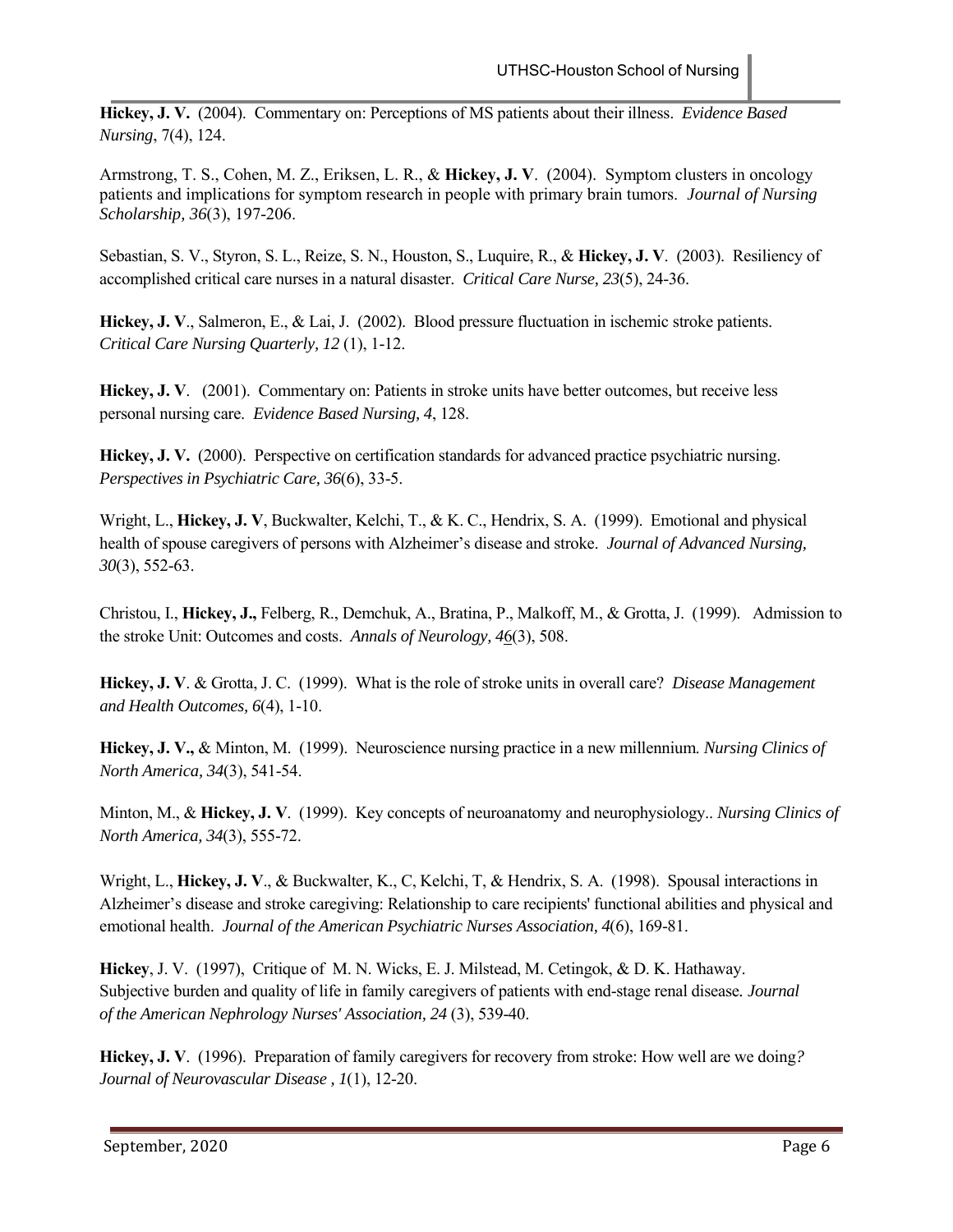Wright, L., **Hickey, J. V**., Buckwalter, K., C., & Clipp, E. C. (1995). Human development in the context of aging and chronic illness: The role of attachment in Alzheimer's disease and stroke. *International Journal of Aging, 41*(2), 131-48.

**Hickey, J. V**. (1993). Ask the expert: Assessing level of consciousness*. Critical Care Nurse, 12(*4), 124.

**Hickey, J. V**. (1993). The changing health care system: Neuroscience nursing practice in the 1990s. *Journal of Neuroscience Nursing, 25*(2), 73-7.

**Hickey, J. V**. (1991). Cerebral circulation demystified. *AACN Clinical Issues in Critical Care Nursing, 2*(4), 657-664.

**Hickey, J. V**. (1991). Myasthenia crisis - your assessment counts. *RN 54*(5), 54-8. Levy, G. & **Hickey, J. V**. (1991). Fighting the battle against drugs. *RN 54*(4), 44- 7.**Non-Peer Reviewed Publications (past to current - APA format, indicate if invited)**

Lundmark, V., **Hickey, J**., Haller, K., Hughes, R., Johantgen, J.,Koithan, M., & Unruh, L. (2012). A National Agenda for Credentialing Research in Nursing. Retrieved from www.nursecredentialing.org/CredentialingResearch.

Ruppert, S. D., & **Hickey, J. V**. (2006). Should interdisciplinary practice teams be the model for nurse practitioner students? Point-counterpoint. *The Journal for Nurse Practitioners*, October, 526-527.

**Hickey, J. V**. (1990). AJN books of the year. *American Journal of Nursing, 90*(1), 72-3

## **Books & Chapters (current to past)**

## **Books**

**Hickey, J. V.,** & Giardino, E. R., (Eds.). (in press). *Evaluation of Health Care Quality for DNPs* (3nd ed.). New York, NY: Springer Publication Co

Hickey, J. V., & Strayer, A. L. (Eds.). (2019). *The clinical practice of neurological and neurosurgical nursing*, 8th ed. Philadelphia, PA: Wolters Kluwer.

**Hickey, J. V.,** & Brosnan, C. A. (Eds.). (2017). *Evaluation of Health Care Quality for DNPs* (2nd ed.). New York, NY: Springer Publication Co

**Hickey, J. V**., & Livesay, S. L. (Eds.). (2016). *The Continuum of stroke care: An interprofessional approach to evidence-based care.* Philadelphia, PA: Lippincott Williams & Wilkins.

**Hickey, J. V**. (2014). *The clinical practice of neurological and neurosurgical nursing*, 7th ed. Philadelphia: Lippincott Williams & Wilkins.

**Hickey, J. V**., & Brosnan, C. A. (Eds.). (2012). *Evaluation of Health Care Quality in Advanced Practice Nursing*. New York, NY: Springer Publication Co.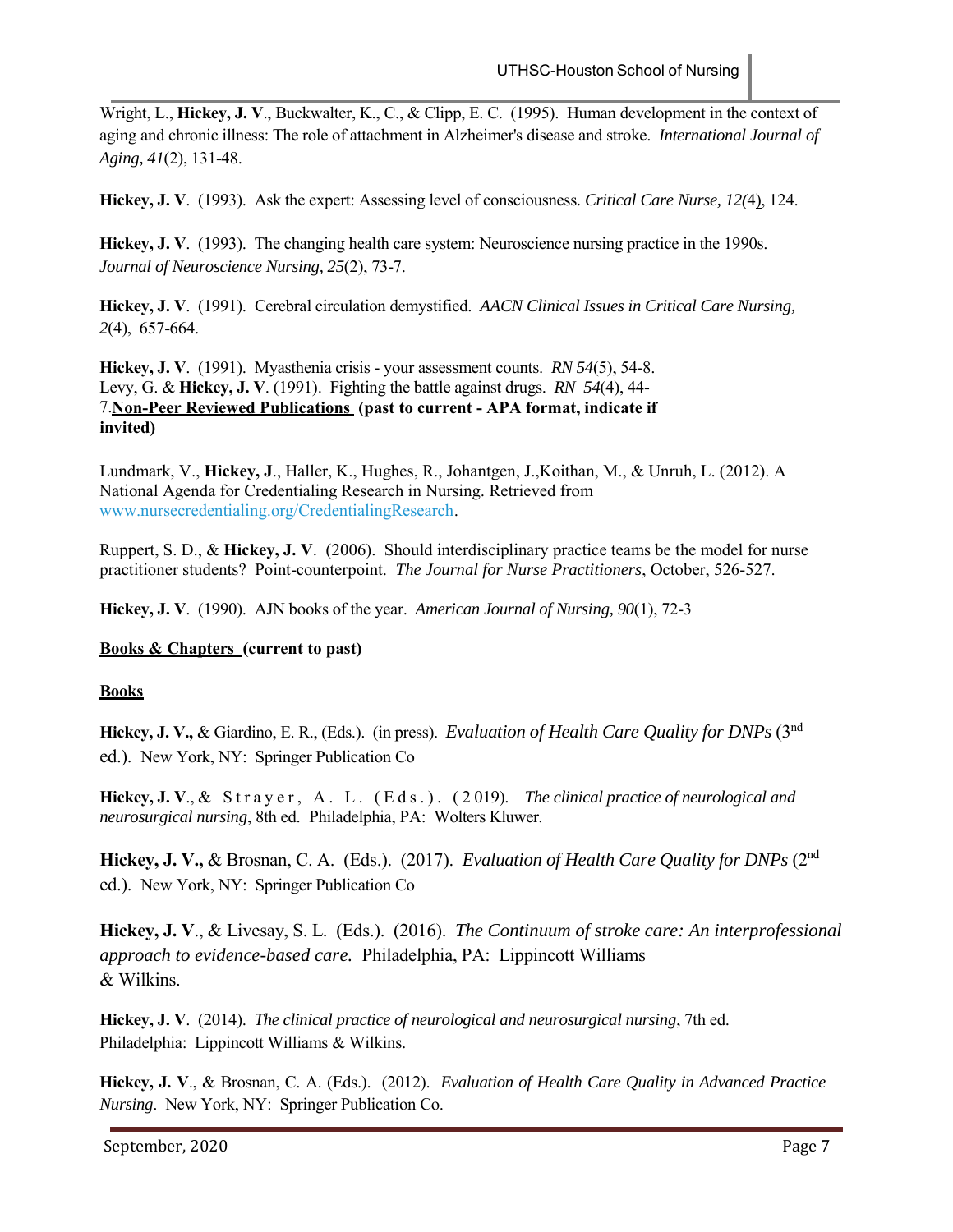**Hickey, J. V**. (2009). *The clinical practice of neurological and neurosurgical nursing*, 6th ed. Philadelphia, PA: Lippincott Williams & Wilkins.

**Hickey, J. V**. (2003). *The clinical practice of neurological and neurosurgical nursing, 4th ed*. Tokyo, Japan: Harper & Row, through Japan UNI Agency.

**Hickey, J. V**. (2003). *The clinical practice of neurological and neurosurgical nursing*, 5th ed. Philadelphia, PA: Lippincott Williams & Wilkins.

**Hickey, J. V**., Ouimette, R. M. & Venegoni, S. L. (Eds.). (2000). *Advanced practice nursing: Roles and clinical applications*, 2nd Ed Philadelphia, PA: Lippincott Williams & Wilkins.

Hickey, J. V. (1997). *The clinical practice of neurological and neurosurgical nursing*, 4<sup>th</sup> ed. Philadelphia, PA: J. B. Lippincott.

**Hickey, J. V**., Ouimette. R. M., & Venegoni, S. L. (Eds.). (1996). *Advanced practice nursing: Changing roles and clinical applications*. Philadelphia, PA: J. B. Lippincott.

**Hickey, J. V.** (1992). *The clinical practice of neurological and neurosurgical nursing*, 3rd ed. Philadelphia, PA: J. B. Lippincott.

**Hickey, J. V**. (1991). *The clinical practice of neurological and neurosurgical nursing*. Tokyo, Japan: Harper & Row through Japan UNI Agency.

Hickey, J. V. (1986). *The clinical practice of neurological and neurosurgical nursing*, 2<sup>nd</sup> ed. Philadelphia, PA: J. B. Lippincott.

**Hickey, J. V.** (1981). *The clinical practice of neurological and neurosurgical nursing*. Philadelphia, PA: J. B. Lippincott.

## **Book Chapters**

Engebretson, J., & **Hickey, J. V**. (in press). Complexity science and complex adaptive systems. In J. Butts & K. Rich (Eds.), *Philosophies and theories in advanced practice nursing*, (4rd Ed.). Boston, MA: Jones and Bartlett Publishers.

Engebretson, J., & **Hickey, J. V**. (2018). Complexity science and complex adaptive systems. In J. Butts & K. Rich (Eds.), *Philosophies and theories in advanced practice nursing*, (3rd Ed.). Boston, MA: Jones and Bartlett Publishers.

Engebretson, J., & **Hickey, J. V**. ( 2014). Complexity science and complex adaptive systems. In J. Butts & K. Rich (Eds.), *Philosophies and theories in advanced practice nursing*, pp. 111- 135, (2nd Ed.). Boston, MA: Jones and Bartlett Publishers.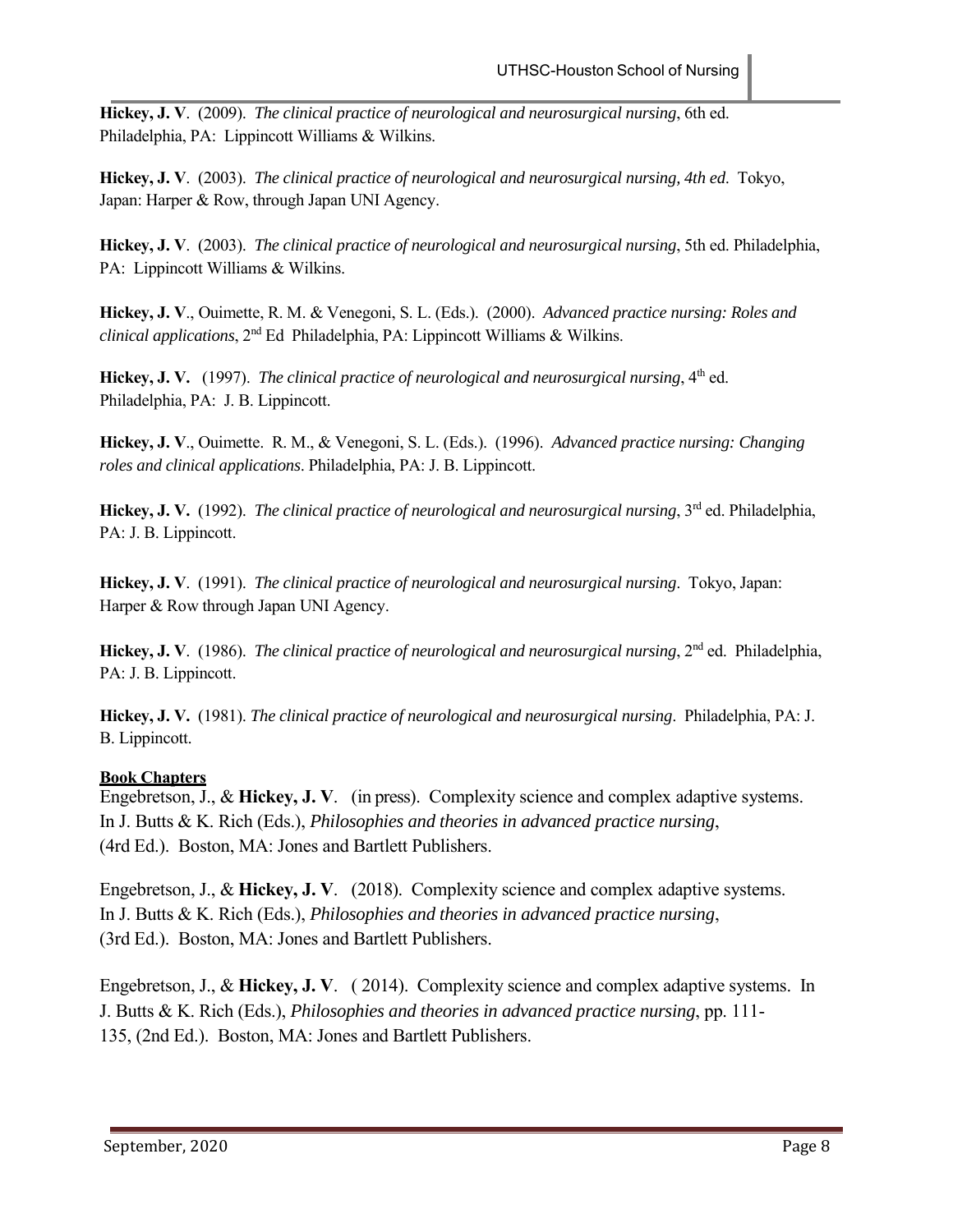**Hickey, J. V**., Livesay, S. L, & Rooney, L. (2014). The doctor of nursing practice advanced practice nurse: Education, roles, and practice issues. In E. R. Giardino, R. G. Hanks, & A. P. Giardino (Eds.), *Collaboration with the advanced practice nurse: Role, teamwork, and outcomes, (pp. 15-35).* Hauppauge, NY: Nova Publishers.

**Hickey, J. V**., & Murphy, K. P. (2011). Diagnostic test in neuroscience patients. In M. K. Bader & L. R. Littlejohns (Eds.), *AANN Core Curriculum for neuroscience nursing,* (5<sup>th</sup> ed., pp. 159-184). St. Louis, MO: Saunders.

Murphy, K. P., & **Hickey J. V**. (2011). Geriatric neurology. In M. K. Bader & L. R. Littlejohns (Eds.), *AANN Core Curriculum for neuroscience nursing, (5<sup>th</sup> Ed, pp. 889-904). St. Louis, MO:* Saunders.

Engebretson, J., & **Hickey, J. V**. (2011). Complexity science and complex adaptive systems. In J. Butts & K. Rich (Eds.), *Philosophies and theories in advanced practice nursing* (pp. 115-141). Boston, MA: Jones and Bartlett Publishers.

Lundmark, V., & **Hickey, J. V.** (2011). Magnet practice environments and outcomes: A review of recent research. In K. Drenkard (Ed.), *Magnet: The Next Generation Nurses Making the Difference,* (pp. 115-137). Washington, DC: American Nurses Association.

**Hickey, J. V**., & Namink, J. (2005). External fixation device insertion. In D. J. Lynn-McHale & K. K. Carlson (Eds.). *AACN's procedure manual for critical care*, (5<sup>th</sup> Ed., pp. 806-810). Philadelphia, PA: W. B. Saunders.

**Hickey, J. V**., & Monroig, J. (2005). Halo traction care. In D. J. Lynn-McHale & K. K. Carlson (Eds.).*AACN's procedure manual for critical care*, (5<sup>th</sup> Ed., pp. 811-817). Philadelphia, PA: W. B. Saunders.

**Hickey, J. V**., & Davis, J. (2005). Tong and pin care. In D. J. Lynn-McHale & K. K. Carlson (Eds.). *AACN's procedure manual for critical care*, (5<sup>th</sup> Ed., 818-820). Philadelphia, PA: W. B. Saunders.

**Hickey, J. V.,** & Hudgens, C. (2005). Traction maintenance. In D. J. Lynn-McHale & K. K. Carlson (Eds.). *AACN's procedure manual for critical care*, (5<sup>th</sup> Ed, 821-826). Philadelphia, PA: W. B. Saunders.

Horn, S. D., **Hickey, J.** V., Carroll, T. L., & France, A. C. I. (2002). Can evidence-based medicine and outcomes research contribute to error reduction? In M. M. Rosenthal & K. M. Sutcliffe, (Eds.). *Medical error: What do we know? What do we do?* (pp. 157-173). San Francisco, CA: Jossey-Bass.

**Hickey, J. V**. (2001). External fixation device insertion (Assist). In D. J. Lynn-McHale & K. K. Carlson (Eds.). *AACN's procedure manual for critical care*, (4th Ed., pp. 620-624). Philadelphia, PA: W. B. Saunders.

**Hickey, J. V**. (2001). Halo traction care. In D. J. Lynn-McHale & K. K. Carlson (Eds.).*AACN's procedure manual for critical care*, (4<sup>th</sup> Ed., pp. 625-630). Philadelphia, PA: W. B. Saunders.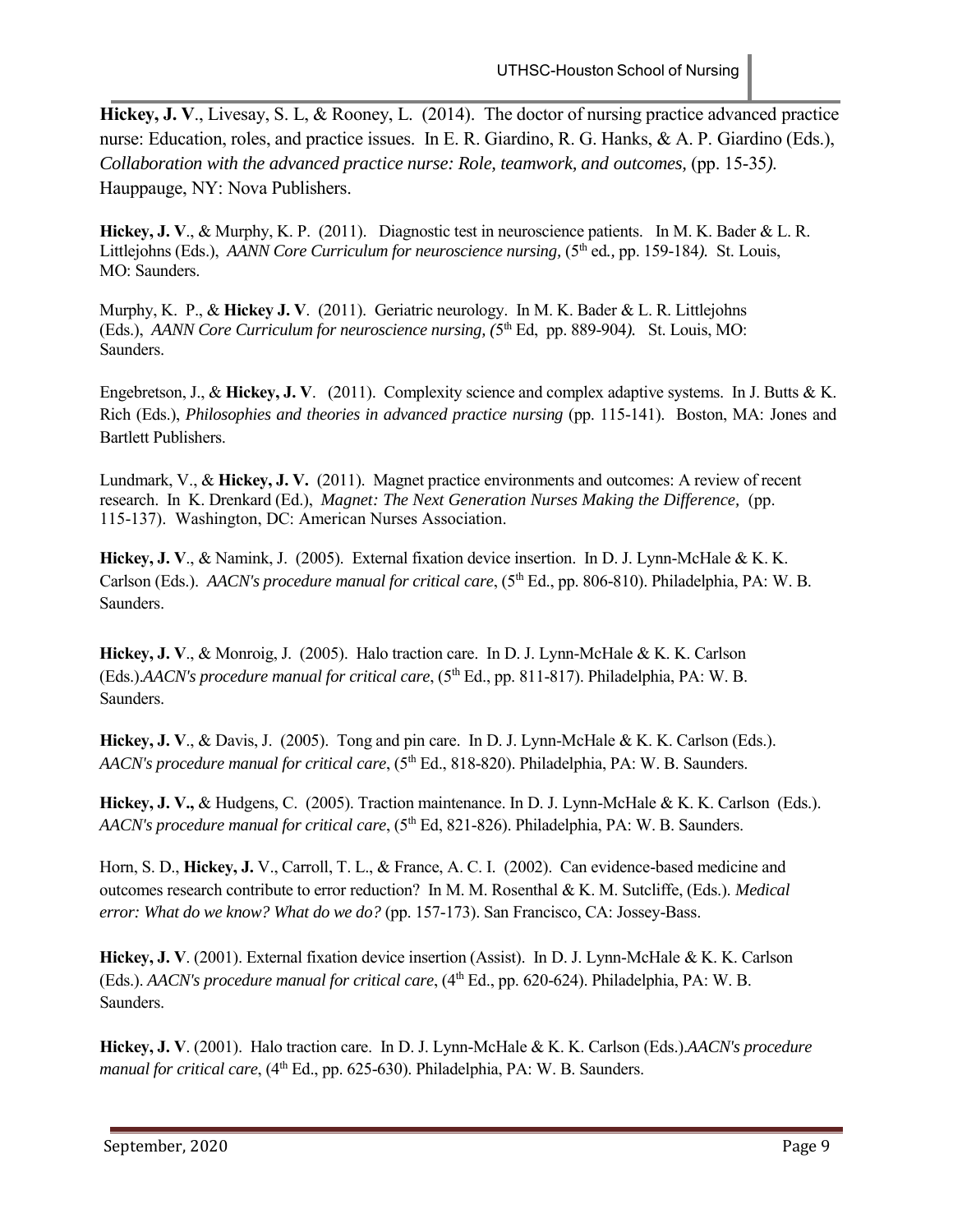**Hickey, J. V**. (2001). Tong and pin care. In D. J. Lynn-McHale & K. K. Carlson (Eds.). *AACN's procedure manual for critical care*, (4<sup>th</sup> Ed, pp. 631-633). Philadelphia, PA: W. B. Saunders.

**Hickey, J. V**. (2001). Traction maintenance. In D. J. Lynn-McHale & K. K. Carlson (Eds.). *AACN's procedure manual for critical care*, (4th Ed, pp. 634-638). Philadelphia, PA: W. B. Saunders.

Hickey, J. V. (2000). Advanced practice nursing at the dawn of the 21<sup>st</sup> century: Practice, education, and research. In J. V. Hickey, R. M. Ouimette, & S. L. Venegoni (Eds*.). Advanced practice nursing: Roles and clinical applications*, (2nd Ed.). Philadelphia, PA: Lippincott Williams & Wilkins.

Hemlein, J, & **Hickey, J. V**. (1999). Intensivpflige: Ablauf und ablauforganisation der krankenpflege auf einer neurologischen intensivstation. In S. Schwab, D. Krieger, W. Mullges, G. Hamann, & W. Hacke (Hrsg.) (Eds*.), Neurologische internsivmedizim*, (pp. 939-949). Berlin, Germany: Springer- Verlag.

Krieger, D., Meier, U, & **Hickey, J. V**. (1999). Outcomes, skalen und dokumentation. In S. Schwab, D. Krieger, W. Mullges, G. Hamann, & W. Hacke (Hrsg.) (Eds.), *Neurologische internsivmedizim*, (pp. 154-180). Berlin, Germany: Springer-Verlag.

Cohen, H., Abdelmachsoud, D., **& Hickey, J. V**. (1999). Peripheral neuropathy. In J. K. Singleton, S. A. Sandowski, C. Green-Hernandez, T. V. Horvath., R. V., DiGregoria, & S. P. Holzemer (Eds.), *Primary care*, (pp. 626-634). Philadelphia, PA: Lippincott.

**Hickey, J. V.** (1997). Die soziale situation von pflegenden schwer schadelverletzter erwachsener. In S. G. Funk, E. M. Tornquist, M. T. Champagne, & R. A. Wiese (Herausgeber), *Die pflege chronisch kranker*, (pp. 245-253). Berne, Germany: Verlag Hans Huber.

**Hickey, J. V.** (1996). Advanced practice nursing: Moving into the 21st century. In J. V. Hickey, R. M. Ouimette, & S. L. Venegoni (Eds.). *Advanced practice nursing: Changing roles and clinical applications*. (pp. 349-360). Philadelphia, PA: J. B. Lippincott Co.

**Hickey, J. V**. (1996). The reformation of health care and implications for advanced practice nursing. In J. V. Hickey, R. M. Ouimette, & S. L. Venegoni (Eds.). *Advanced practice nursing: Changing roles and clinical applications*. (pp.3-21). Philadelphia, PA: J. B. Lippincott.

**Hickey, J. V**. (1993). Family caregivers of severely head-injured adults in the community setting. S. G. Funk, E. M. Tornquist, M. T. Champagne, & R. A. Wise, *Key aspects of critical care*. (pp. 212-219). New York, NY: Springer Publishing.

**Hickey, J. V**. (1984). *Quick reference to neurological nursing*. Philadelphia: J. B. Lippincott Co.

**Hickey, J. V**. (1984). How to reduce stress and avoid burnout, In *Practices*. (pp. 432-437). Springhouse, PA: Intermed Communications.

**Hickey, J. V**. (1984). Multiple sclerosis. *Core curriculum for neuroscience nursing*, (2nd Ed.). Chicago, IL: The American Association of Neuroscience Nurses.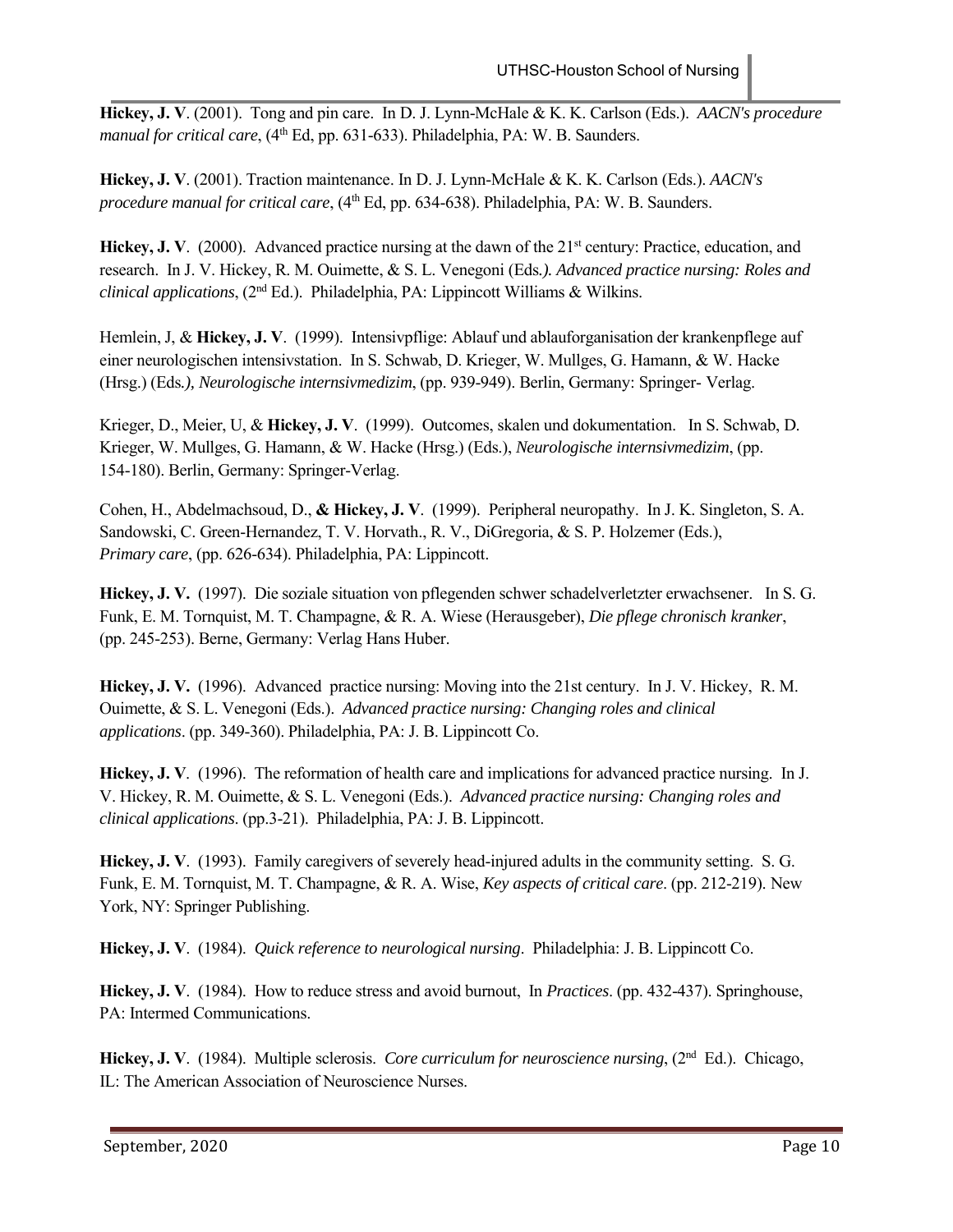## **Peer Reviewed Abstracts (past to current)**

- **Hickey, J. V**., Rustin, T. A., & Crays, L. DNP Clinical Seminars Using Online, Real Time Adobe Connect Technology. American Association of Colleges of Nursing, Doctoral Education Conference: Health Systems Transformation and Doctoral Education in Nursing: A New Era. January 22, 2009, San Diego, CA (poster presentation).
- **Hickey, J. V. et al**. (2003). Beyond Magnet: Neuroscience Nurse Fellowship Program. Annual Magnet Conference. October 2 - 6, 2003, Houston, TX.
- Busen, N., Carroll, T., Fay, V., **Hickey, J.,** & Otto, D. An Articulation Between Gradate Nursing Education and Advanced Practice Nursing. Oncology Nursing Society: 2000 Congress. San Antonio, TX, May 11-14, 2000.
- **Hickey, J. V**., & Lewis, C. K. International Credentialing for Advanced Nurse Practitioners: Enhancing Entry Level and Ongoing Competency. Keystone Nurse Practitioner Conference, July, 2000.
- Christou, I., **Hickey, J. V.,** Bratina, P. L., & Grotta, J. C. Acute Stroke Patients Outcomes and Costs. Neurological Outcomes Forum. American Neurological Association. Seattle, WA. October, 1999.
- Busen, N., Carroll, T., Fay, V., **Hickey, J**., & Otto, D. Advanced Practice Nursing Economics and Management of Health Care Systems: An Articulation Between Academic Nursing Education and Clinical Practice. American Academy of Nurse Practitioners, 1999 National Conference. Atlanta, GA. June 16-20, 1999.
- Johnson, M., **Hickey, J**., Krieger, D., & Kouzekanani, K. Outcome Predictors for Long-term Enteral Feeding in Acute Stroke Patients. American Academy of Neurology, Special Outcomes Conference. Montreal, Canada. October 10, 1998.
- Otto, D., Busen, N., Carroll, T., Fay, V., & **Hickey, J**. Advanced Practice Nursing Economics and Management of Health Care Systems: An Articulation Between Academic Nursing Education and Clinical Practice. University of Washington Continuing Nursing Education Program. Bellevue, Washington. October 28-31, 1998.
- Johnson, M., Krieger, D. W., **Hickey, J. V**., Goldman, A. M., & Grotta, J. C. The Cost and Benefit of Acute Stroke Management in a NICU: Preliminary Results of an Outcome Study. American Academy of Neurology for 1998 Annual Scientific Meeting. Chicago, IL. May 12-18, 1998.
- **Hickey, J. V**., Borel, C. O., & Graffagnino, C. Using Acute Care Nurse Practitioners to Provide Care for Neurological Patients. American Academy of Neurology for 1996 Annual Scientific Meeting. San Francisco, CA. March 23-30, 1996.
- Wright, L. K., & **Hickey, J. V.** Alzheimer's Disease and Stroke Caregiving: Differential Impact on Spouse Caregivers. Southern Nursing Research Society Tenth Annual Conference. February 5-7, 1996 (Miami, FL).
- Wright, L. K., **& Hickey, J. V**. Alzheimer's Disease and Stroke Caregiving: Differential Impact on Care Receivers" Health. Geriatric Society of America, Annual Meeting. Los Angeles, CA. November, 1995.
- Williams, M., Cook, H., and **Hickey, J. V.** Cultural Evolution in Professional Models of Practice on a Neuro Intensive Care Unit. Saint Luke's Hospital of Kansas City, Missouri. Kansas City, September 28-30, 1995.
- Wright, L. K., & **Hickey, J. V.** Alzheimer's Disease and Stroke Caregiving: Differential Impact for Spouse Caregivers' Physical and Emotional Health. Southern Nursing Research Society Ninth Annual Conference. Lexington, KY. February 16-18, 1995.
- Wright, L. K., & **Hickey, J. V**. Spousal Interactions in Alzheimer's Disease and Stroke Caregiving. The Gerontological Society of America 47th Annual Scientific Meeting. Atlanta, GA. November 18-22,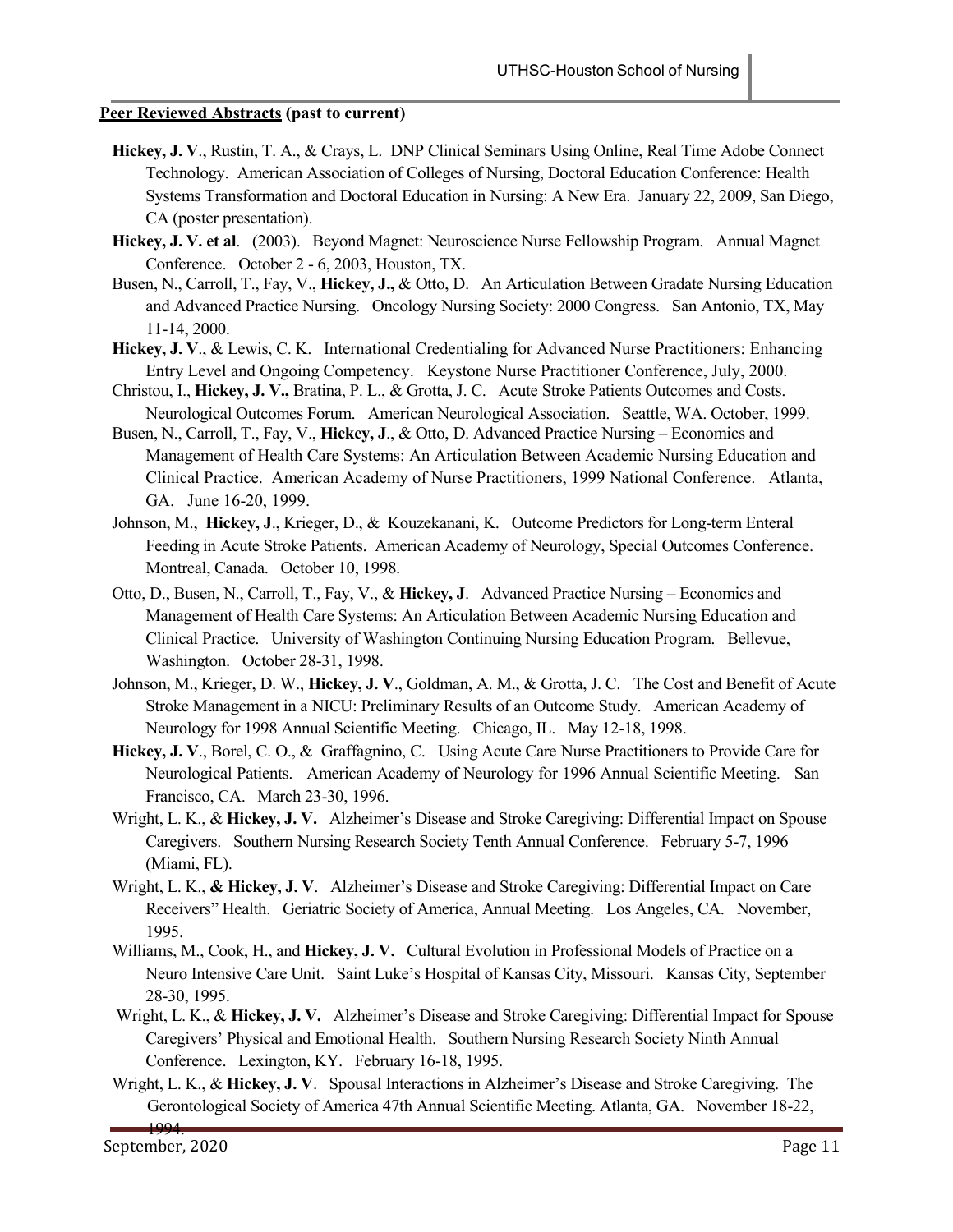## **Other (current to past - Editorials, Letters to the Editors, Monographs, etc.)**

- **Hickey, J. V**. (2014). Editorial: Honoring the Past: A Prologue for the Future of Neuroscience Nursing. *Surgical Neurology International*. (invited editorial)
- **Hickey, J. V**. ( 2011). Editorial: Unprecedented Opportunity and the Courage to Act. *Journal of Neuroscience Nursing*, 43(4), 185. (invited editorial).
- **Hickey, J. V.** (2011*).* Editorial: Being All That We Can Be for Patients. *Austrialasia Journal of Neuroscience*. 21(1), 5-6. (invited editorial).
- **Hickey, J. V**. (1985). Editorial: Beginning the cycle again*. Journal of Neurosurgical Nursing, 17*(3), 145.
- **Hickey, J. V**. (1985). How to reduce stress and avoid burnout. *Nursing 85,1*5(4), 32C-32H.

**Hickey, J. V.** (1985). Editorial: Neurological trauma. *Journal of Neurosurgical Nursing*, *17*(2), 73.

**Hickey, J. V**. (1985). Editorial: Neuroscience nursing on the international scene. *Journal of Neurosurgical Nursing, 17*(1), 1.

**Hickey, J. V**. (1984). Editorial: Megatrends and nursing. *Journal of Neurosurgical Nursing, 16*(6), 287.

- **Hickey, J. V**. (1984). Book review: *How to Speak How to Listen*, by Mortimer Adler. *Journal of Neurosurgical Nursing, 16*(5), 285.
- **Hickey, J. V.** (1984). Editorial: Computers and nursing. *Journal of Neurosurgical Nursing, 16*(5), 229.
- **Hickey, J. V**. (1984). Editorial: Change and the pursuit of excellence*. Journal of Neurosurgical Nursing, 16*(3), 121.

## **PRESENTATIONS**

## **International (past to current)**

- Hickey, J. V. (2019). Clinical scholarship in neuroscience nursing practice. Annual Barrow Neurological Institute Nursing Symposium. Phoenix, AZ, October 30, 2019.
- Hickey, J. V. (2019). Practice Issues (1). Nursing Grand Rounds. Barrow Neurological Institute. Phoenix, AZ, October 29, 2019.
- Hickey, J. V. (2019). Practice Issues (2). Nursing Grand Rounds. Barrow Neurological Institute. Phoenix, AZ, October 29, 2019.
- Hickey, J. V. Pragmatic Trial Design in Neuroscience Nursing Research. 3<sup>rd</sup> Annual International Neuroscience Nursing Research Symposium. Austin, TX, August 25, 2019.
- **Hickey, J. V**. Maintaining Nursing Identity and Values in Advanced Nursing Practitioners for Neuroscience Practice. 11<sup>th</sup> European Association of Neuroscience Nurses Quadrennial Congress, British Association of Neuroscience Nurses, and Society of British Neurological Surgeons Spring Meeting. Manchester, England, March 19-22, 2019. (Invited keynote address).
- **Hickey, J. V.** & Prendergast, V. Neuroscience Nursing's Clinical Excellence: It Starts with you. (invited plenary). World Federation of Neuroscience Nursing Quadrennial Congress, September 20, 2017, Opatija, Croatia.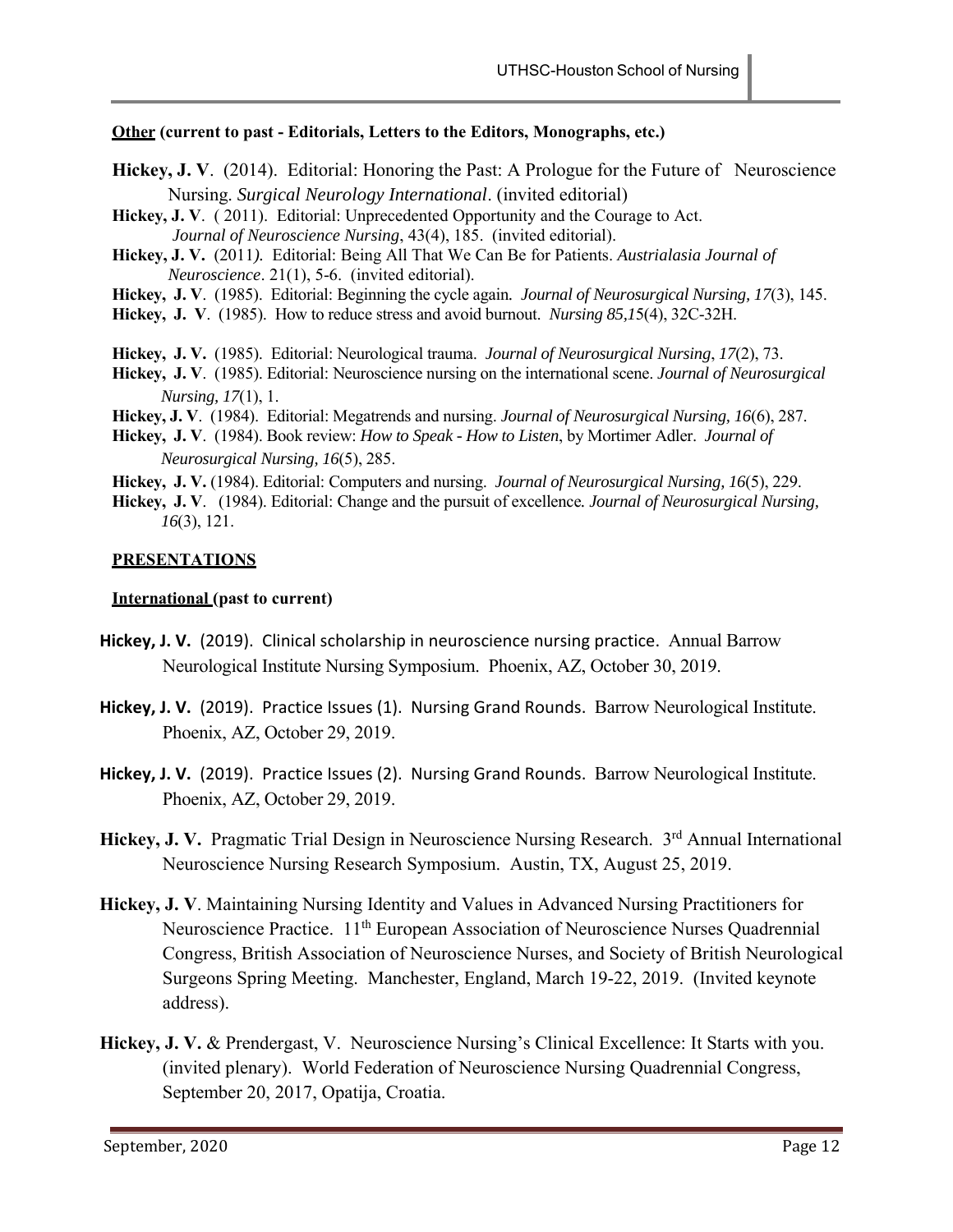- **Hickey, J. V**. Context, Science, and Practice: A Framework for Nursing Interventions for Stroke. Lund University, Department of Health Sciences, Lund, Sweden, February 16, 2012.
- **Hickey, J. V**., Keynote address: Advanced Practice Nursing: A Global Perspective. International Nursing Conference: Advanced Nursing Practice: Moving Forward. Raffles City Convention Centre, Singapore, March 30, 2005.
- **Hickey, J. V**., Towards Advanced Practice Nursing: Barriers and Opportunities. International Nursing Conference: Advanced Nursing Practice: Moving Forward. Raffles City Convention Centre, Singapore, March 30, 2005.
- Hickey, J. V., Credentialing for the Advanced Practice Nurse. International Nursing Conference: Advanced Nursing Practice: Moving Forward. Raffles City Convention Centre, Singapore, March 30, 2005.
- **Hickey, J. V**., Advanced Practice Nursing: Future Direction. International Nursing Conference: Advanced Nursing Practice: Moving Forward. Raffles City Convention Centre, Singapore, March 31, 2005.
- **Hickey, J. V**., Advanced Practice Nursing in Neuroscience Nursing. (All day workshop). International Nursing Conference: Advanced Nursing Practice: Moving Forward. Raffles City Convention Centre, Singapore, April 1, 2005.
- **Hickey, J. V**., Nurse and Rehabilitation Professionals Mentorship Initiatives. International Stroke Conference, Nursing & Rehabilitation Professionals Roundtable. New Orleans, LA, February, 2, 2005.
- **Hickey, J. V.,** Assessment of the Stroke Patient. Third Atlantic Canada Stroke Conference-Best Practices in Stroke Management: From the ER to the Community. World Trade and Convention Centre. Halifax, Nova Scotia, September 16-18, 2004.
- **Hickey, J. V**., Best Practice Interventions in Nursing Management of Stroke Patients. Third Atlantic Canada Stroke Conference-Best Practices in Stroke Management: From the ER to the Community. World Trade and Convention Centre. Halifax, Nova Scotia, September 16-18, 2004.
- **Hickey, J. V**., Keynote Address: Best Practices in Stroke Care. Australian Neuroscience Nursing Conference. InterContinental Hotel, Sydney, Australia, July 9, 2004.
- **Hickey, J. V**., Parkinson's Disease: The Nurse's Role in Chronic Illness Management. (Co-author: Mary Powers, RN). Australian Neuroscience Nursing Conference. InterContinental Hotel, Sydney, Australia, July 9, 2004.
- **Hickey, J. V.,** Traumatic Brain Injury Continuum: Nurse's Role in Best Practice. Australian Neuroscience Nursing Conference. InterContinental Hotel, Sydney, Australia, July 9, 2004.

#### **National (past to current)**

- **Hickey, J. V**., Johnson, C. M., & Brennan, D.(2019). Using Smart Technology to Age in Place. Wearable Technologies Workshop. NASA Johnson Space Center. April 30, 2019.
- **Hickey, J. V.** (invited keynote). (2018). Institute of Medicine Reports: Impact on Nursing. Penn State Health 25<sup>th</sup> Annual Neuroscience Conference, April 27, 2018, Hersey, PA.
- **Hickey, J. V**. (2017). Quality Improvement Initiatives: Frontline Neuroscience Nurses Leading.

ean Association of Neuroscience Nurses Annual Meeting, March 21, 2

September, 2020 Page 13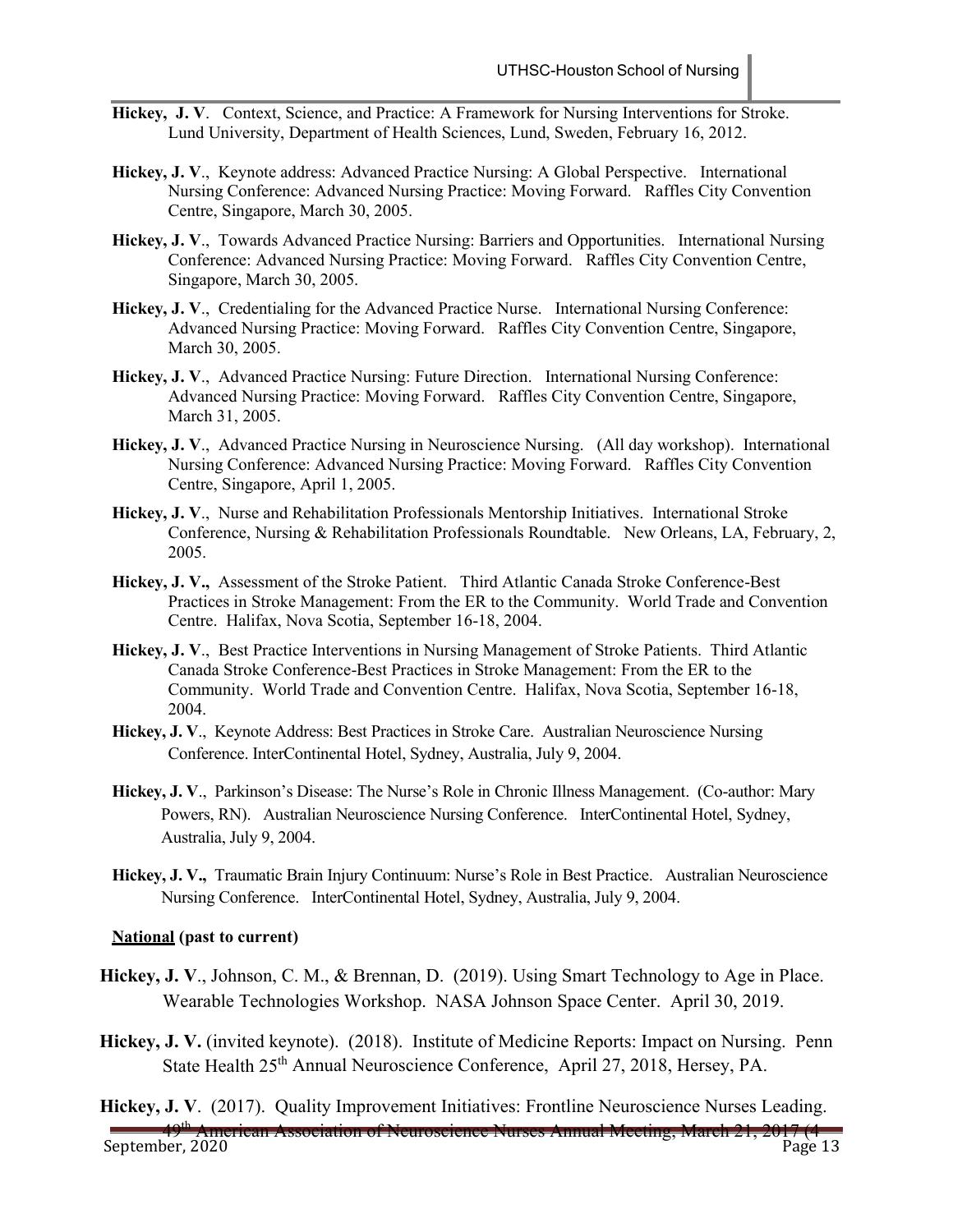hour workshop), Boston, MA.

- **Hickey, J. V**., & Giardino, E. R. (2017). The DNP Project Defense: Elevating the Quality of Projects. American Association Colleges of Nursing Doctoral Conference, January, 20, 2017, Coronado, CA.
	- Hickey, J. V. The Art of the Neurological Assessment. Norton Health Care Neuroscience Nursing Symposium. Louisville, KY, October 24, 2014.
	- Haller, K., **Hickey, J**., Newhouse, R., & Johantgen, M. . Perspectives on Credentialing Research. ANCC National Magnet Conference. Dallas, TX, October 8, 2014.
	- Haller, K., **Hickey, J**., Newhouse, R., & Johantgen, M. Perspectives on Credentialing Research. ANCC Research Symposium: Building Research Capacity in Your Organization. Dallas, TX, October 7, 2014.
	- **Hickey, J. V**. Nursing Challenges in Acute and Long-term Stroke Care. The 5th Annual Stroke Quintessentials: Advancing Stroke Care. Transforming Lives. Reading, PA, September 19, 2014.
	- **Hickey, J. V**. First Barrow Women's Board Keynote Address. Science, Caring, and Healing: A Perfect Interface for Quality Health Outcomes. Annual Barrow Neurological Institute Nursing Symposium: High Touch and High Tech. Phoenix, AZ, October 23, 2013.
	- **Hickey, J., V**, Haller, K., and Johantgen, M. A Bridge to Building Evidence for Credentialing. ANCC 2013 Magnet Conference. Orlando, FL, October 2, 2013.
	- Haller, K., **Hickey, J. V**., and Johantgen, M. The Institute of Medicine: A Bridge to Building Evidence for Credentialing. ANCC Research Symposium: Building Research Capacity in Your Organization. Orlando, FL, October 1, 2013.
	- **Hickey, J. V**. Keynote Address: Empowerment and Engagement- Nurses Leading Patient Safety and Quality Improvement Imperatives. Newport Hospital Annual Conference. Newport, RI, June 28, 2012.
	- **Hickey, J. V.** Keynote Address: Empowerment and Engagement- Nurses Leading Patient Safety and Quality Improvement Imperatives. Newport Hospital Annual Conference. Newport, RI, June 28, 2012.
	- **Hickey, J. V**. The Nursing Agenda for Nursing Redefined. Michael E. DeBakey Veteran's Administration Hospital, Houston, TX, December 12, 2011.
	- **Hickey, J. V**. Keynote Address: The Future of Nursing Report: What Does it Mean for Stroke Care and Nursing? Dot Patterson Stroke Symposium. Louisville, KY, September 16, 2011.
	- **Hickey, J. V**., Haller, K., Koithan, M., & Hughes, R. G. Credentialing Research Agenda. 2011 American Nurses Credentialing Center National Magnet Conference, Baltimore, MD, October, 4, 2011.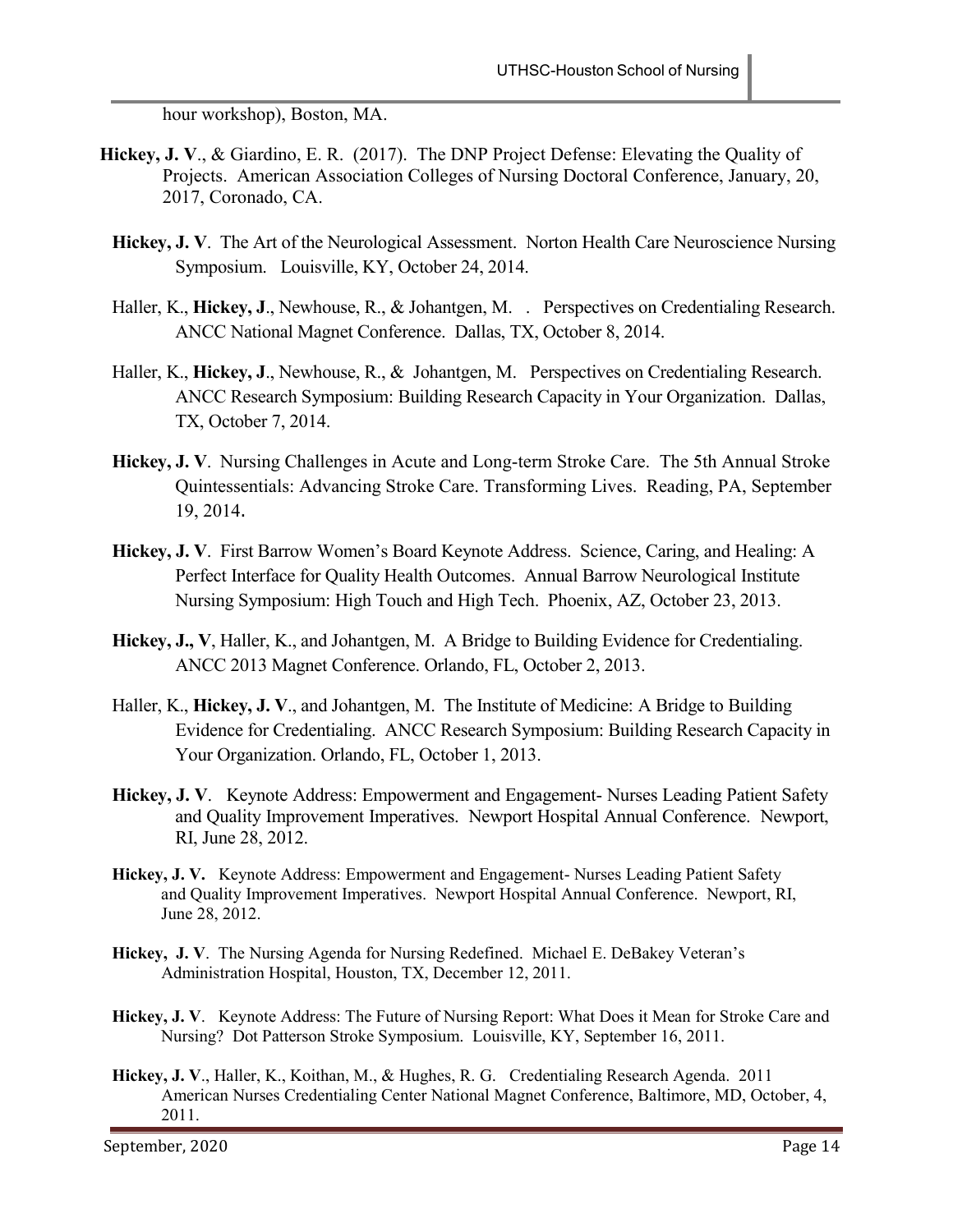- Hickey, J. V. Keynote Address: The Future of Nursing Report: What Does it Mean for Stroke Care and Nursing? Dot Patterson Stroke Symposium. Louisville, KY, September 16, 2011.
- **Hickey, J. V.**, Haller, K., Koithan, M., & Hughes, R. G. Credentialing Research Agenda. 2011 American Nurses Credentialing Center National Magnet Conference, Baltimore, MD, October, 4, 2011.
- **Hickey, J. V**. The Future of Nursing: Implications for Professional Organizations and Certifiers. American Association of Neuroscience Nursing Annual Meeting. Kansas City, MO, March 18, 2011.
- **Hickey, J. V**. Navigating Scholarly Avenues to the Practice Doctorate Terminal Project. American Association of Nurse Anesthetists Assembly of School Faculty. Orlando, FL, February 27, 2011.
- **Hickey, J. V.** . Discussant for three research studies on nursing expertise. American Nurses Credentialing Center Research Symposium: Practice Environment and Outcomes, Phoenix, AZ, October 12, 2010.
- **Hickey, J. V**. Cerebral Trauma: Nurses Making a Difference in Patient Outcomes. Neuroscience Nursing Symposium (Mark R. Shaya, MD, Course Director), Miami, FL, February 21, 2009.
- **Hickey, J. V.,** Hughes, R., Newhouse, R., & Haller, K. Research Collaboration Among Nurses from Magnet facilities. National Magnet Conference, Salt Lake City, UT, October 18, 2008.
- **Hickey, J. V**., Keynote Address: Stroke Care Across Settings and Acuity.. 7th Annual Neuroscience Conference. St. Mary's Hospital. Huntington, WV, September 25, 2008.
- **Hickey, J. V**.Clinical Hours for the DNP Program. Plenary Session. Tacking the Fine Details: A NONPF Dialogue on DNP Implementation. NONPF Annual Meeting. Louisville, KY, April 11, 2008.
- **Hickey, J. V**. ANCC Institute of Credentialing Research: Potential partnerships. American Nurses Credentialing Center, Institute of Credentialing International. International research opportunities. October 6, 2007.
- Lundmark, Vicki, and **Hickey, J. V.** What is the Evidence Base for Magnet? Eleventh National Magnet Conference, Atlanta, GA, October 3, 2007.
- **Hickey, J. V**., Dickerson-Hazard, N., Floyd, J., Marshall, Lois. Practice Innovation: A Collaborative Effort to Disseminate Magnet Best Practices. Eleventh National Magnet Conference, Atlanta, GA, October 4, 2007.
- Lundmark, V. A., & **Hickey, J. V**. Collaborative Research Opportunities: Charting the Path for Multi-site Studies. 10<sup>th</sup> Annual Magnet Conference, Denver, CO. October, 6, 2006.
- Hickey, J. V., & Lundmark, V. A. ANCC's National Magnet Research Agenda Study. 10<sup>th</sup> Annual Magnet Conference, Denver, CO. October, 5, 2006.
- **Hickey, J. V.,** American Nurses Credentialing Center Research Program: Magnet Nurse Researcher Meeting. Ninth Annual Magnet Conference. Miami Beach, FL, March 30<sup>th</sup>, 2006.
- **Hickey, J. V**., American Nurses Credentialing Center Research Program: Magnet CNO Meeting. Ninth Annual Magnet Conference. Miami Beach, FL, March 29th, 2006.

**Hickey, Yo2d** Vidence-based Stroke Care: Meeting the Needs of the Nation. American College of 15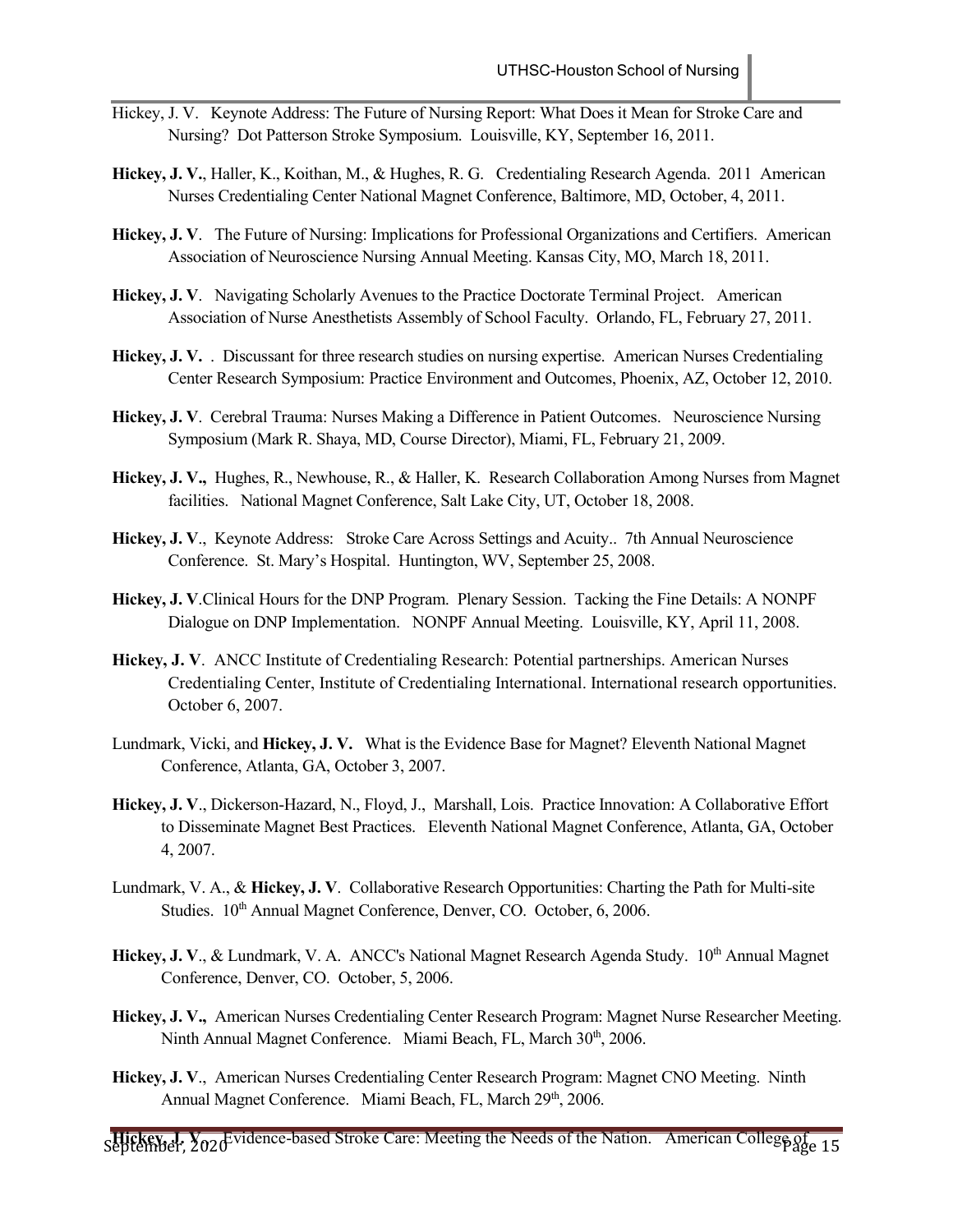Nurse Practitioners Annual Conference. Baltimore, MD, November 13, 2003.

- Hickey, J. V., Certification: Who? How? When? Why? 16<sup>th</sup> Annual Conference, American Psychiatric Nurses Association. San Antonio, TX. May 3, 2001.
- **Hickey, J. V., International Credentialing of Nurses.** 25<sup>th</sup> National Primary Care Nurse Practitioner Symposium, University of Colorado Health Sciences Center, Keystone, CO, July 14 and 15, 2000.
- ., The State of Certification for ACNPs in the New Millennium. ACNPs: Moving Health Care into the Next Century. Chicago, IL: April 8, 2000.

#### **Regional/State (past to current)**

- Hickey, J. V. Educational Implication. The Impact of Changes in Health Care on Nursing Education & Practice: The IOM/RWJ Future of Nursing Initiative & the Accountable Care Act. University of Houston Spring Forum, Victoria, Texas, May 5, 2011.
- Hickey, J. V. Texas Association of Advisor for the Health Professions annual meeting. The Doctor of Nursing Practice: How Will It Shape the Future of Nursing? Houston, TX, February 7, 2008.
- Hickey, J. V., Nurse Practitioners on the Move: Advancing Practice and Shaping Health Care. North Carolina Nurse Practitioner Association, Charlotte, NC, April 28, 2005.
- Hickey, J. V., Promoting Practitioners: Poster and Oral Presentations. North Carolina Nurse Practitioner Association, Charlotte, NC, April 28, 2005.
- Hickey, J. V., Promoting Practitioners: Publications. North Carolina Nurse Practitioner Association, Charlotte, NC, April 28, 2005.
- Hickey, J. V., Palliative and End-of-life Decision Making: The Nurse's Experience. Southern Nursing Research Conference, Calvin, A. P., Kite-Powell, D., M., & Hickey, J. V. Atlanta, GA, February 5-6, 2005.

#### **Local (past to current)**

- Hickey, J. V. DNP Program. MD Anderson Hospital, Houston, TX, April 10, 2009.
- Hickey, J. V. Traumatic Brain Injury: Nurses Helping Soldiers From Florence Nightingale to the Modern Age. Nurses Appreciation Week Open House. University of Texas Health Science Center at Houston, School of Nursing. Houston, TX, May, 7, 2008.
- Hickey, J. V., The Doctor of Nursing Practice: How Will It Shape the Future of Nursing? Appreciation Day. University of Texas Health Science Center School of Nursing, Houston, TX, August 3, 2007.
- Hickey, J. V., Is a DNP Right for Your Career? University of Louisiana at Lafayette, College of Nursing and Allied Health Professions. Lafayette, LA. April 20, 2007.
- Hickey, J. V., Keynote Address. Igniting Nursing Capacity to Inform the Chronic Illness Dilemma. Prairie View University and Veterans Administration. Annual Conference. Houston, TX. March 31, 2007
- Hickey, J. V., Keynote Address: A Field of Dreams Realized. First Methodist Hospital Neurological Institute Neuroscience Nursing Conference. Houston, Texas, April 7, 2006.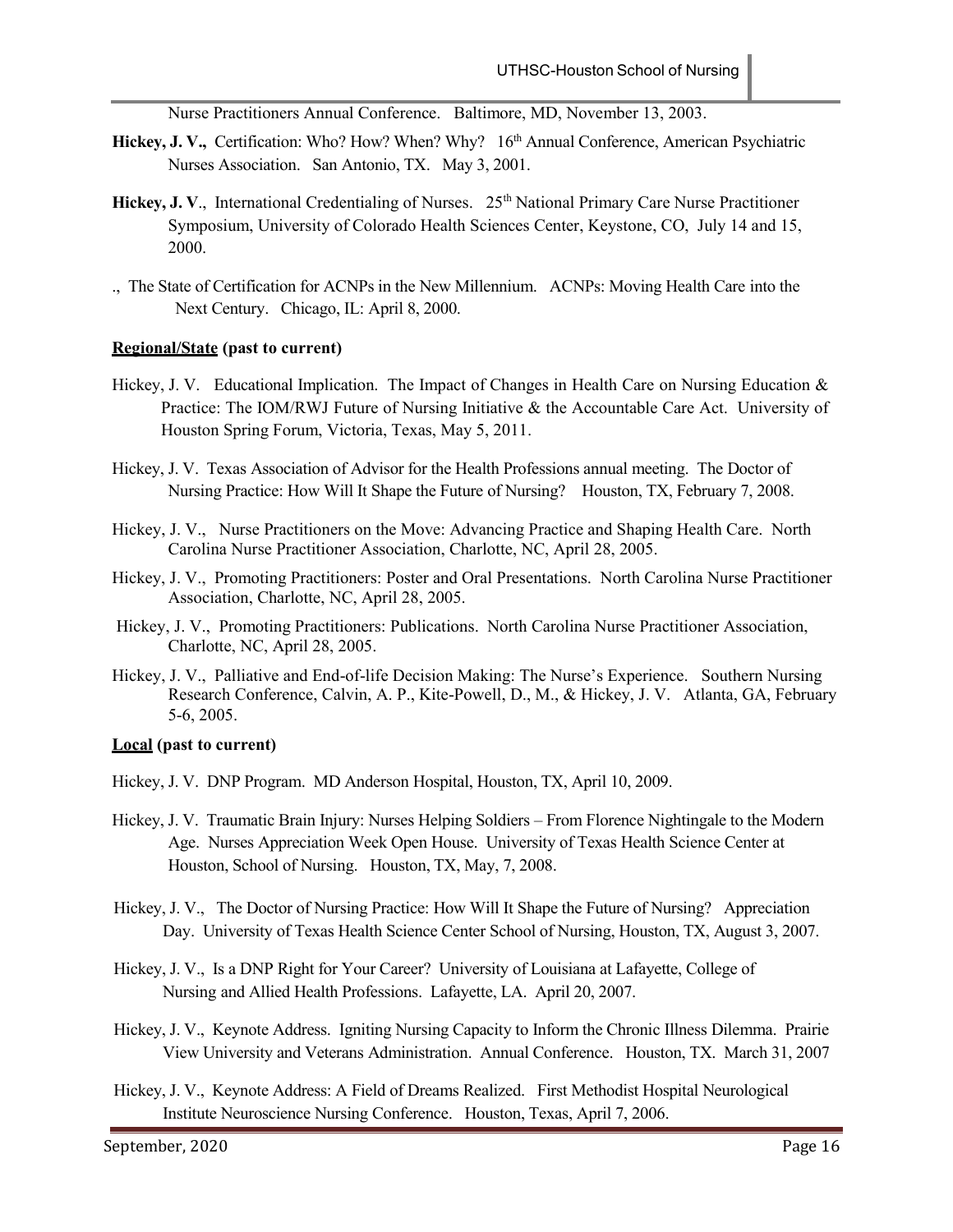- Hickey, J. V/. Crossing the Evidence-Based Practice Chasm: From Wish to Reality. Creating an Environment for Evidence-based Practice in Pediatrics, Texas Children's Hospital, Houston, TX, June 2, 2005.
- Hickey, J. V., Neuroscience Nursing Scholarship: Blending Practice, Research, and Education. Field Club of Omaha. Sponsored by the University of Nebraska School of Nursing and University of Nebraska Medical Center, Omaha, NE. October 28, 2004.
- Hickey, J. V., Building a Clinical Research Program as a N of One. University of Nebraska School of Nursing, Omaha, NE. October 28, 2004.
- Hickey, J. V., To Boldly Go Where No one Dared To Go: Breakthroughs in Neuroscience Nursing Practice. Nursing Clinical Updates. The Methodist Hospital, Houston, TX. May 28, 2003.
- Hickey, J. V., Neuroscience Practice in the 21<sup>st</sup> Century. Houston Chapter of the American Association of Critical Care Nurses. May 8, 2003.
- Hickey, J. V., Evidence-based Practice. Sigma Theta Tau, Local Chapter. Houston, TX. April 14,
- 2003. Hickey, J. V., 24-Hour Blood Pressure Variability in Ischemic Stroke Patients. Nursing

#### Research Center

Seminar University of Texas Health Science Center at Houston, School of Nursing April 19, 2001.

### **PROFESSIONAL SERVICE**

#### **Consultations (past to current)**

| Organization                                      | Location          | Role                                         | Inclusive dates |
|---------------------------------------------------|-------------------|----------------------------------------------|-----------------|
| <b>Barrows Neuro Institute</b>                    | Phoenix, AZ       | Education and research                       | 2019            |
| Univ. Alabama (UAB)                               | Birmingham,       | Review curriculum                            | 2019            |
|                                                   | AL                | Review proposal-DNP                          | 2017            |
| Univ. California (Davis)                          | Davis, CA         | Reviewer for promotion                       | 2016            |
| Johns Hopkins University                          | Baltimore, MD     | Reviewer of DNP                              | 9/2014          |
| Univ of Texas Medical Branch                      | Galveston, TX     | Reviewer of DNP                              | 7/2011          |
| Univ of Texas Medical Branch                      | Galveston, TX     | Consultant, DNP                              | Ma-Ju, 2011     |
| Univ Louisiana-Lafayette                          | Lafayette, LA     | proposal                                     |                 |
|                                                   |                   | Neuroscience nursing                         | 10/2010         |
| University of Nebraska Hospital                   | Omaha, NE         | Meeting with neurologist<br>re: use of NP in | 2005            |
|                                                   |                   | neuroscience practice<br>and meeting with    |                 |
|                                                   |                   |                                              |                 |
|                                                   |                   | neuroscience nursing<br>staff                |                 |
| Royal North Shore Hospital                        | Sydney, Australia | Neuroscience Units                           | 2004            |
| University Medical and<br>Dentistry of New Jersey | Newark, NJ        | Neuroscience Units                           | 3/13-15/2000    |
| University of Rochester                           | Rochester, NY     | Critical care units at                       | 1996            |
|                                                   |                   | <b>Strong Memorial</b>                       |                 |
|                                                   |                   | Hospital                                     |                 |
| <b>Stanford University</b>                        | Palo Alto, CA     | Neuroscience units and<br>stroke program     | 1996            |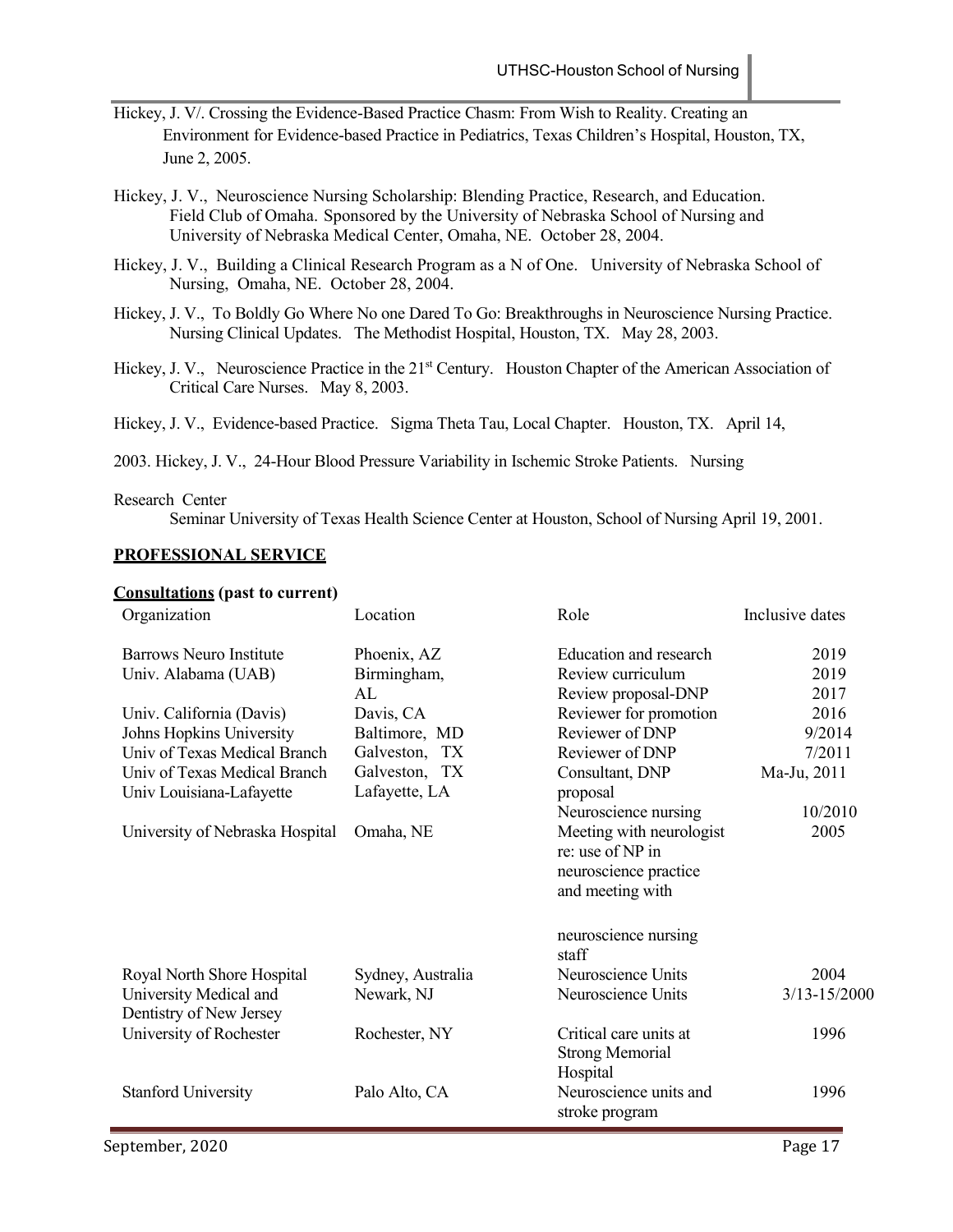| Ohio State University                                                                                                                    | Columbus, OH        | Neuroscience units                      | 1995             |
|------------------------------------------------------------------------------------------------------------------------------------------|---------------------|-----------------------------------------|------------------|
| University of Heidelberg                                                                                                                 | Heidelberg, Germany | Neuroscience units                      | 1995             |
| University of Innsbruck                                                                                                                  | Innsbruck, Austria  | Neuroscience units                      | 1995             |
| University Hospital                                                                                                                      | Vienna, Austria     | Critical care and<br>neuroscience units | 1995             |
| Harborview Hospital                                                                                                                      | Seattle, WA         | Neuroscience units                      | 1995             |
| <b>Editorial Boards/Panels (past to current)</b><br>International Scientific Board, Journal of Neurological<br>and Neurosurgical Nursing |                     |                                         | $2017$ -present  |
| <b>ANCC</b> Credentialing News                                                                                                           |                     |                                         | $1999 - 2000$    |
| The Internet Journal of Advanced Nursing Practice                                                                                        |                     |                                         | 1996 - $present$ |
| Journal of Neurovascular Disease                                                                                                         |                     |                                         | $1996 - 1998$    |

# **Professional Service (Professional organizations, Study Sections, etc. - past to current)**

| September, 2020                       |                                   | Page 18 |
|---------------------------------------|-----------------------------------|---------|
| <b>Magnet Conference</b>              | Judge for posters                 | 2007    |
| NONPF Annual Conference,              | Judge for poster presentations    | 2008    |
|                                       | Innovation abstract               |         |
| Sigma Theta Tau International         | Judge for Magnet Practice         | 2008    |
|                                       | Innovation abstracts              |         |
| <b>ANCC</b>                           | Judge for Magnet Practice         | 2008    |
| <b>First ANCC Research Conference</b> | Reviewer of abstracts             | 2009    |
| National Magnet Conference            | Judge for posters                 | 2009    |
| Good Samaritan Foundation             | <b>Awards Selection Committee</b> | 2010    |
| <b>HRSA Advanced Practice Nursing</b> | <b>Review Panel Member</b>        | 2010    |
| Good Samaritan Foundation             | <b>Awards Selection Committee</b> | 2012    |
| Good Samaritan Foundation             | <b>Awards Selection Committee</b> | 2014    |
| Good Samaritan Foundation             | <b>Awards Selection Committee</b> | 2015    |
| Good Samaritan Foundation             | <b>Awards Selection Committee</b> | 2016    |
| Good Samaritan Foundation             | <b>Awards Selection Committee</b> | 2017    |
| Good Samaritan Foundation             | <b>Awards Selection Committee</b> | 2018    |
| Good Samaritan Foundation             | <b>Awards Selection Committee</b> | 2020    |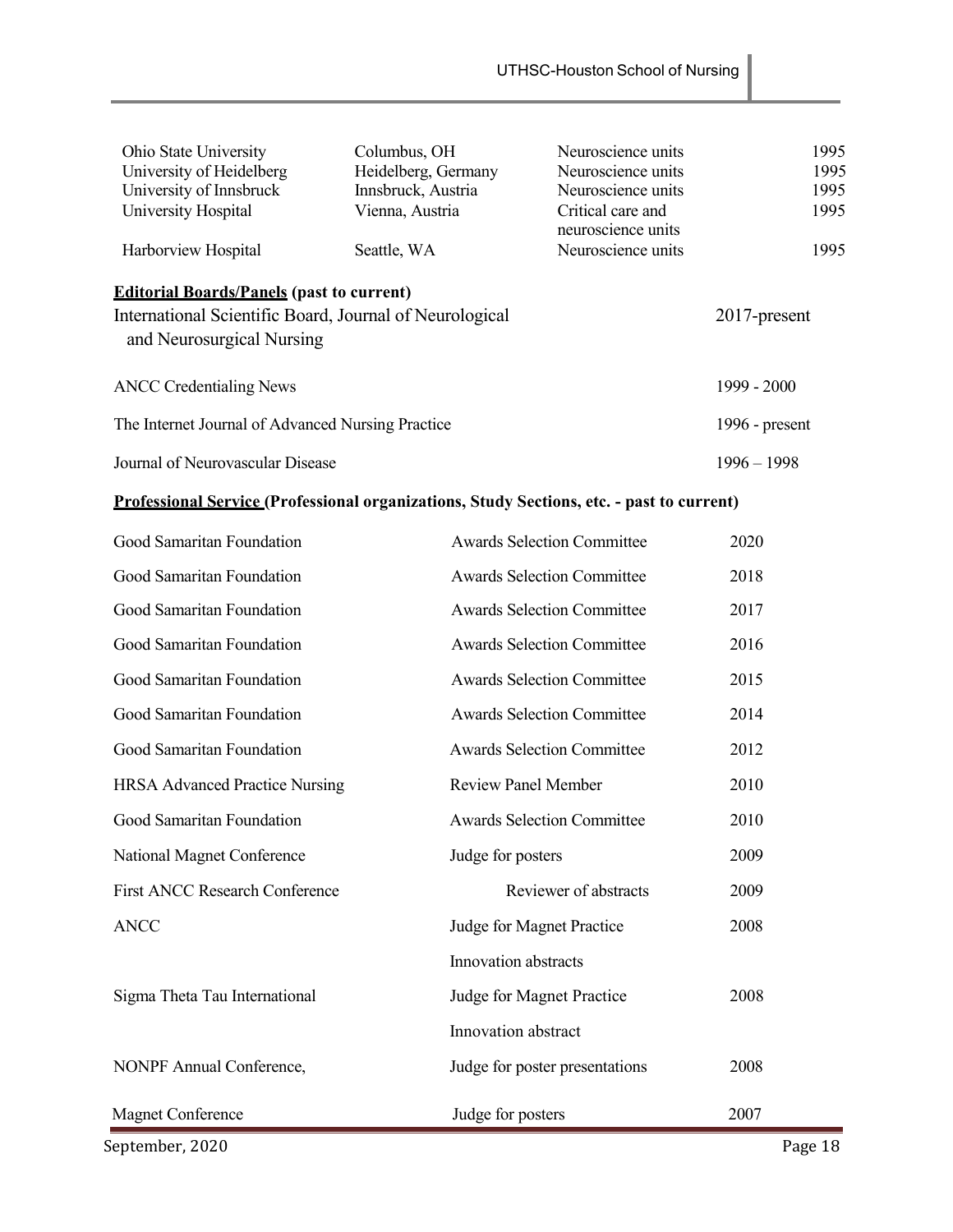|                                                   | UTHSC-Houston School of Nursing |                  |
|---------------------------------------------------|---------------------------------|------------------|
| <b>Magnet Conference</b>                          | Judge for posters               | 2006             |
| Journal of Advanced Emergency Nursing             | Manuscript reviewer             | $2008$ – present |
| American Journal of Infection Control             | Manuscript reviewer             | 2005             |
| <b>Nursing Outlook</b>                            | Manuscript reviewer             | $2003$ - present |
| The Internet Journal of Advanced Nursing Practice | Manuscript reviewer             | 1997 - $present$ |
| American Journal of Critical Care                 | Manuscript reviewer             | $1992$ - present |
| Heart & Lung                                      | Manuscript reviewer             | 1990- present    |
| <b>Nursing Clinics of North America</b>           | <b>Guest Editors</b>            | 1999             |
| American Association of Neuroscience Nursing      | <b>Guest Editor</b>             | 1997 - 1998      |
| Journal of Neurosurgical Nursing                  | Editor                          | 1984 - 1985      |
| Journal of Neurosurgical Nursing                  | <b>Assistant Editor</b>         | 1983 - 1984      |

# **Professional Committees**

| American Assoc. of Neuroscience Nurses                            | Chair, Clinical Science Committee | 2017-2020     |
|-------------------------------------------------------------------|-----------------------------------|---------------|
| American Board of Nursing Specialties.                            | Member, Research Committee        | 2011-2018     |
| American Board of Neuroscience Nurses                             | Board of Trustees, member         | 2010-2013     |
| National Organization of Nurse Practitioner Faculty (NONPF)       |                                   |               |
| NONPF Curriculum Leadership Committee                             | Member                            | $2007 - 2010$ |
| <b>NONPF DNP Clinical Practice</b>                                | Chair                             | 2007-2008     |
| <b>NONPF Hours Subcommittee</b>                                   | Chair                             | 2007-2008     |
| Texas Medical Center Nurse Research Consortium                    | Co-Chair                          | $2005 - 2007$ |
| American Stroke Association, Early Career Development Com. Member |                                   | $2004 - 2005$ |
| American Nurses Credentialing Center (ANCC) Research Council      |                                   | 2004-2014     |
| ANCC Institute of Credentialing Research (ICR) Council            | Chair                             | 2004-2012     |
| ANCC Institute of Credentialing Research (ICR) Council            |                                   | 2012-2014     |
| ANCC Research Council special subcommittees                       | Chair                             |               |
| ANCC Institute of Credentialing International                     | Consultant                        | 2008          |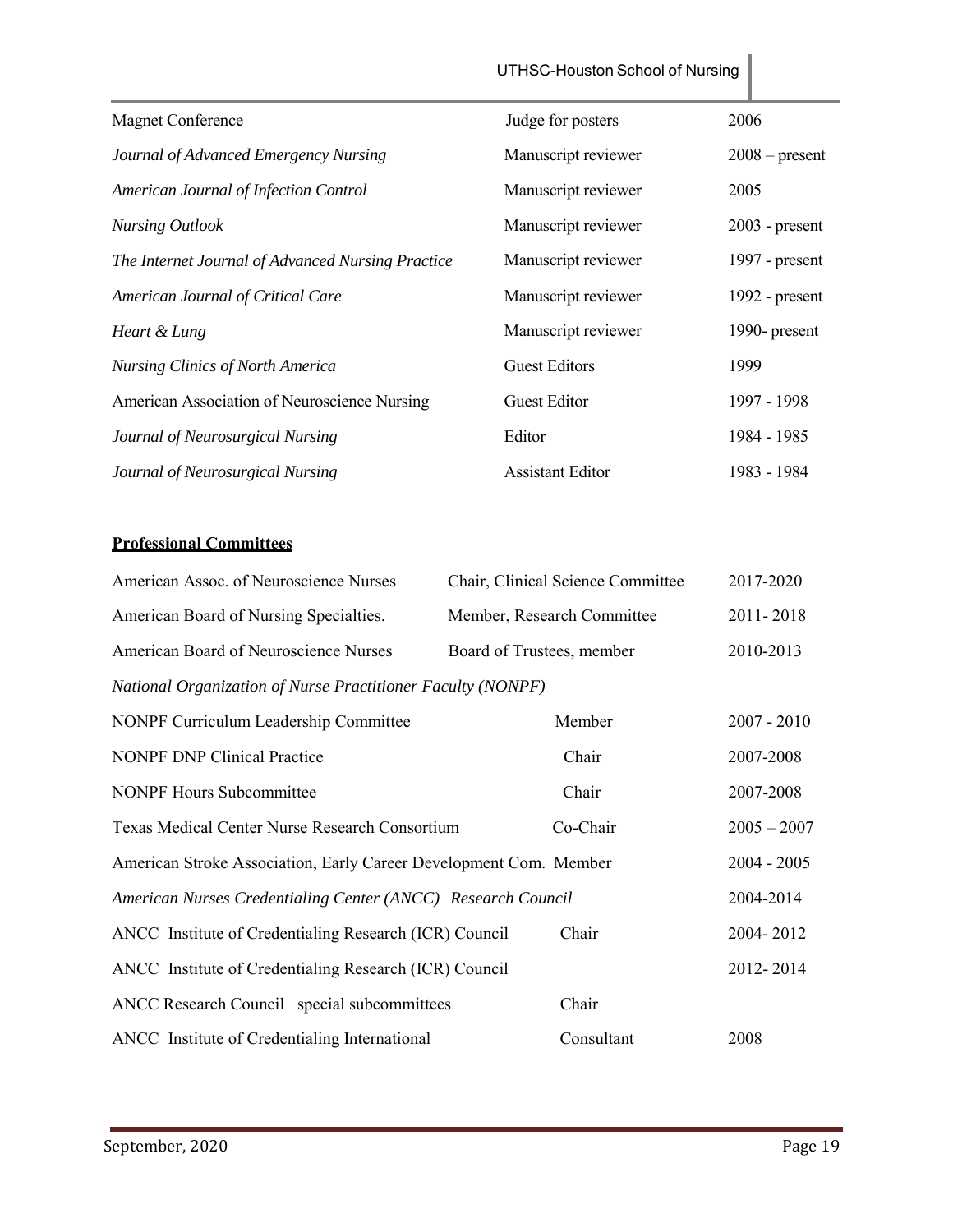| ANCC Planning Committee for First ANCC Res. Conf.                    | Chair      | 2009              |
|----------------------------------------------------------------------|------------|-------------------|
| ANCC Oversee ICR 1 <sup>st</sup> multi-site research study           | Chair      | 2008-2015         |
| <b>ANCC</b> By-Laws Committee                                        | Chair      | 2000-2004         |
| ANCC Appointments Committee Commission on Certification Chairperson  |            | 1998-1999         |
| ANCC Member, Think Tank for Research Agenda                          | Member     | 12/3/2003         |
| <b>ANCC Board of Directors</b>                                       | Member     | $1999 - 2003$     |
| ANCC Sigma Theta Tau International, Magnet Repository Project Member |            | 2006-2007         |
| <b>ANCC Portfolio Taskforce</b>                                      | Chair      | 2003              |
| <b>ANCC Faculty Certification Taskforce</b>                          | Chair      | 2003              |
| ANCC Search Committee, Executive Director of ANCC,                   | Member     | 2000              |
| <b>ANCC Awards Committee</b>                                         | Member     | 2000              |
| <b>ANCC Finance Committee</b>                                        | Member     | 1999              |
| <b>ANCC Planning Committee</b>                                       | Member     | 1999 - 2003       |
| ANCC Planning Committee for Omni II Conference                       | Member     | 1999              |
| ANCC International Credentialing Advisory Committee                  | Member     | 1999-2001         |
| ANCC Open Door 2000 Work Group                                       | Member     | 1999 - 2000       |
| ANCC Ad Hoc Committee on ANCC Awards                                 | Member     | 1999              |
| <b>ANCC Commission on Certification</b>                              | Chair      | 1999-6/2005       |
|                                                                      |            | $1/99 - 6/30/03;$ |
| <b>ANCC Commission on Certification</b>                              | Vice-Chair | $7/03 - 6/05$     |
| ANCC Editorial Board for ANCC Newsletter                             | Member     | 1999              |
| ANCC Boards on Certification Chairpersons                            | Chair      | 1999              |
| <b>ANCC Advanced Practice Subcommittee</b>                           | Member     | $2000 - 2003$     |
| <b>ANCC</b> International Subcommittee                               | Member     | $2000 - 2003$     |
| ANCC Appeals Subcommittee of Com on Certification                    | Chair      | 1999 - 2003       |
| ANCC Review of Certification/Recert Needs Ad Hoc Com.                | Member     | $2001 - 2003$     |
| ANCC rep. to the American Board of Nursing Specialty                 | Member     | $2000 - 2003$     |
| ANCC Invitational Think Tank on Certification                        | Chair      | 7/12-13/2002      |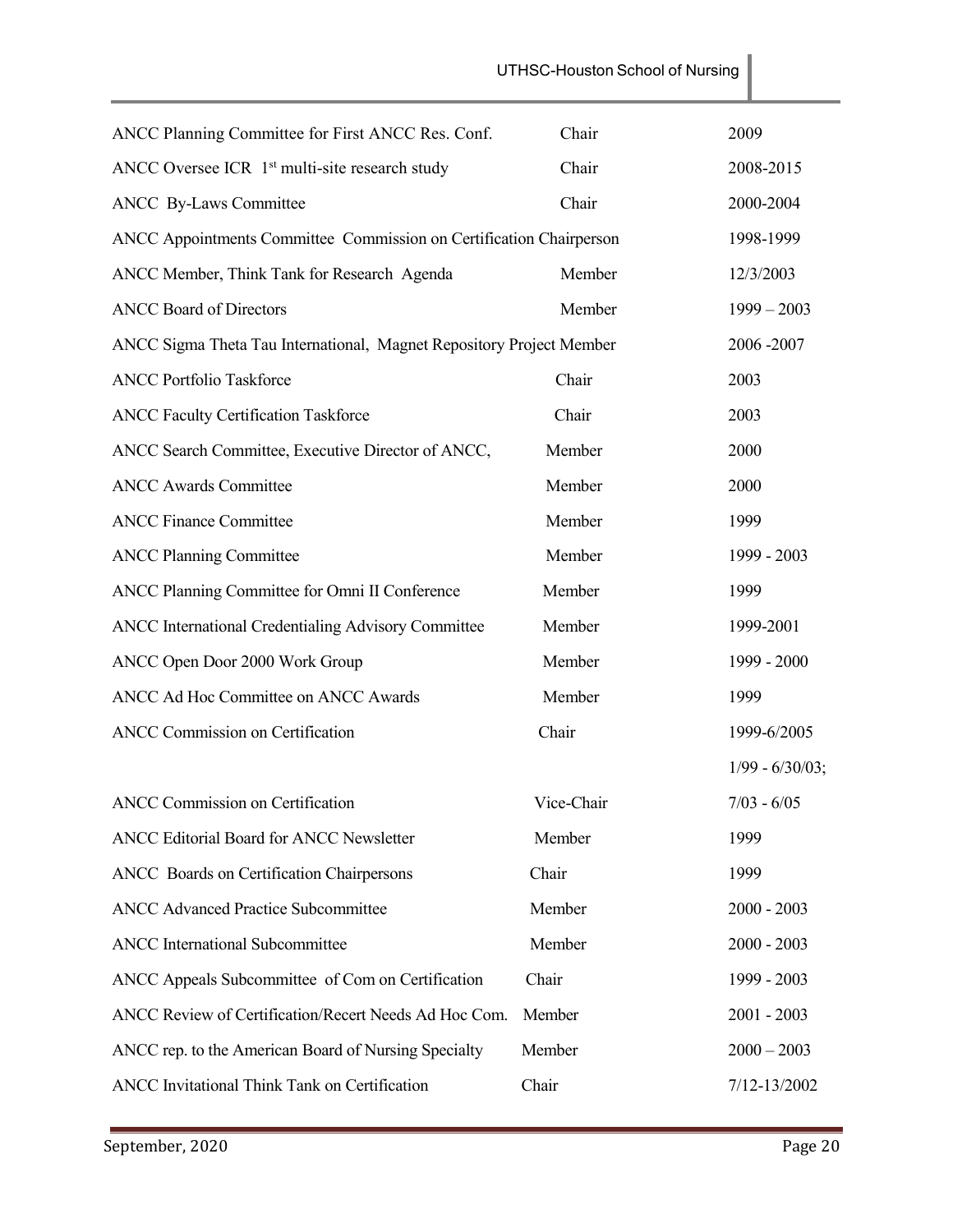*Society of Critical Care Medicine (SCCM)* 

| <b>SCCM Advanced Nursing Practice Committee</b>         | Member    | 1996 - 1998   |
|---------------------------------------------------------|-----------|---------------|
| SCCM Task Force to Define APN Role in ICU Practice      | Chair     | $2001 - 2003$ |
| <b>SCCM</b> Nominating Committee for APN Committee      | Chair     | $2001 - 2002$ |
| <b>SCCM</b> Nominating Committee for APN Committee      | Member    | $2002 - 2003$ |
| <b>SCCM Executive Committee, Nursing Section</b>        | Member    | $2001 - 2003$ |
| SCCM Norma Shoemaker Scholarship Award Committee Member |           | $2001 - 2004$ |
| <b>SCCM</b> Houston Chapter                             | Secretary | $2004 - 2005$ |

# **Invited Panels**

| American Board of Neuroscience Nursing strategic planning                                                            | Member | 10/2015    |
|----------------------------------------------------------------------------------------------------------------------|--------|------------|
| American Board of Neuroscience Nursing strategic planning                                                            | Member | 8/2014     |
| American Association of Neuroscience Nursing strategic planning Member                                               |        | 11/2013    |
| ANCC Invitational Summit on Credentialing Res. Agenda                                                                | Chair  | 12/2010    |
| ANCC Phase 2 Taskforce on DNP certification credentialing                                                            | Member | 10-12/2010 |
| Elsevier (Publishing CO) Nursing Research Council                                                                    | Member | 2008-2017  |
| ANCC Doctorate in Nursing Practice (DNP) Task Force                                                                  | Member | 2007-2008  |
| ANCC Creating a New Model for Magnet                                                                                 | Member | 2007       |
| <b>ANCC</b> Interdisciplinary Team                                                                                   | Member | 2006       |
| ANCC Recognition Taskforce; develop concept and criteria                                                             | Member | 2006       |
| Conference for the Advancement of Nursing Science (CANS).                                                            | Member | 2006       |
| Planning Committee for 2007 conference.)                                                                             |        |            |
| ANCC and TX Nurse Friendly Committee                                                                                 | Member | 2006-2007  |
| ANCC Summit Meeting on Magnet Re-designation                                                                         | Member | 2006       |
| ANCC Summit Meeting on Empirical Foundation of Forces of Magnetism                                                   |        | 2006       |
| Advisory Committee for Essential Competencies for Genetics and Genomics                                              |        | 2005-2006  |
| Sponsored by National Human Genome Research Institute, ANA, HRSA, and International Society of<br>Nurses in Genetics |        |            |
| Pfizer Pharmaceuticals, Invitational Expert Panel on Nursing                                                         |        | 2003       |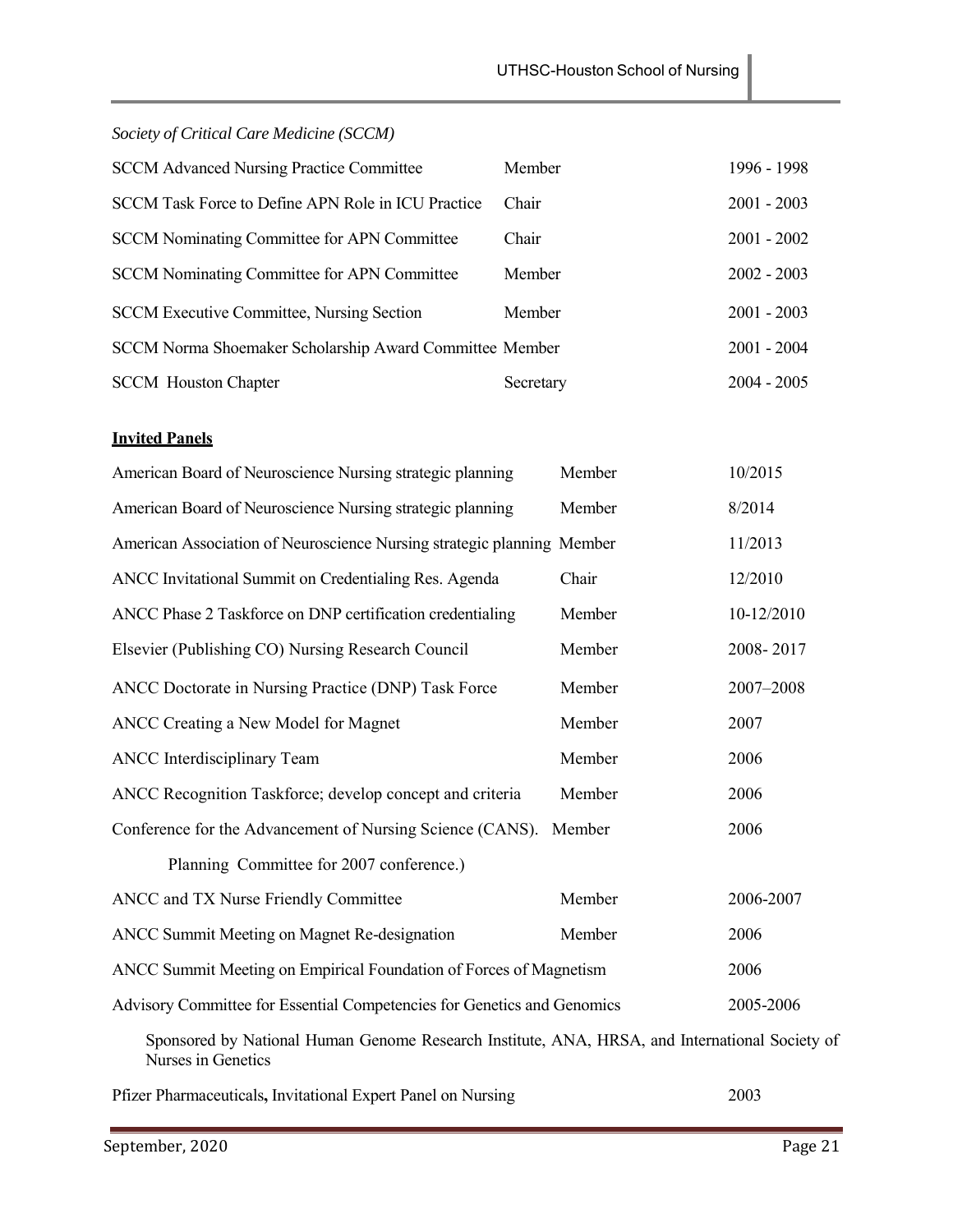# **Professional Memberships**

| Academy Health                                                       |             | $2004 - 2012$          |
|----------------------------------------------------------------------|-------------|------------------------|
| American Stroke Association                                          |             | $2002 - 2006$          |
| International Society of Nurse Geneticists (ISONG)                   |             | $2003 - 2006$          |
| American Stroke Association; Scientific Council                      |             | 1999 - 2006            |
| Sigma Xi (Research Honor Society)                                    |             | 1998 - $present$       |
| Greater Houston Chapter, American Association of Neuroscience Nurses |             | 1997 - present         |
| Greater Houston Society of Critical Care Medicine                    |             | 1996 - 2004            |
| Society of Critical Care Medicine                                    |             | 1995 - present         |
| Southern Nursing Research Society                                    |             | 1995 - 2005            |
| American Academy of Nursing                                          |             | 1995 - present         |
| <b>American Nurses Association</b>                                   |             | 1993 - present         |
| <b>Texas Nurses Association</b>                                      |             | 1997 - present         |
| North Carolina Nurses Association                                    |             | 1993 - 1996            |
| National Organization of Nurse Practitioner Faculties                |             | $1993 - 1997$          |
| SIGMA THETA TAU International Nursing Honor Society                  |             | 1985 - present         |
| Zeta Pi Chapter (University of Texas-Houston)                        |             | 1997 - present         |
| American Association of Critical Care Nurses                         |             | 1981 - 2001            |
| American Association of Neuroscience Nurses                          |             | 1975 - 1986            |
|                                                                      |             | 1996 - $present$       |
| <b>Institutional Service (past to current)</b>                       |             |                        |
| Committee<br>Institution                                             | Role        | <b>Inclusive Dates</b> |
| <b>APTR Committee</b>                                                | Member      | 2016-2019              |
|                                                                      | Chairperson | 2017-2018              |
|                                                                      | Chair       | 2019-2020              |
| Research Advisory Council                                            | Member      | 2018-2020              |
| Planning Committee Aging in Place                                    | Member      | 2018-2020              |
| Search Committee for Faculty                                         | Member      | 2018                   |
| <b>ROTA</b> Internal Review Panel                                    | Member      | 2015, 2016             |

September, 2020 Page 22